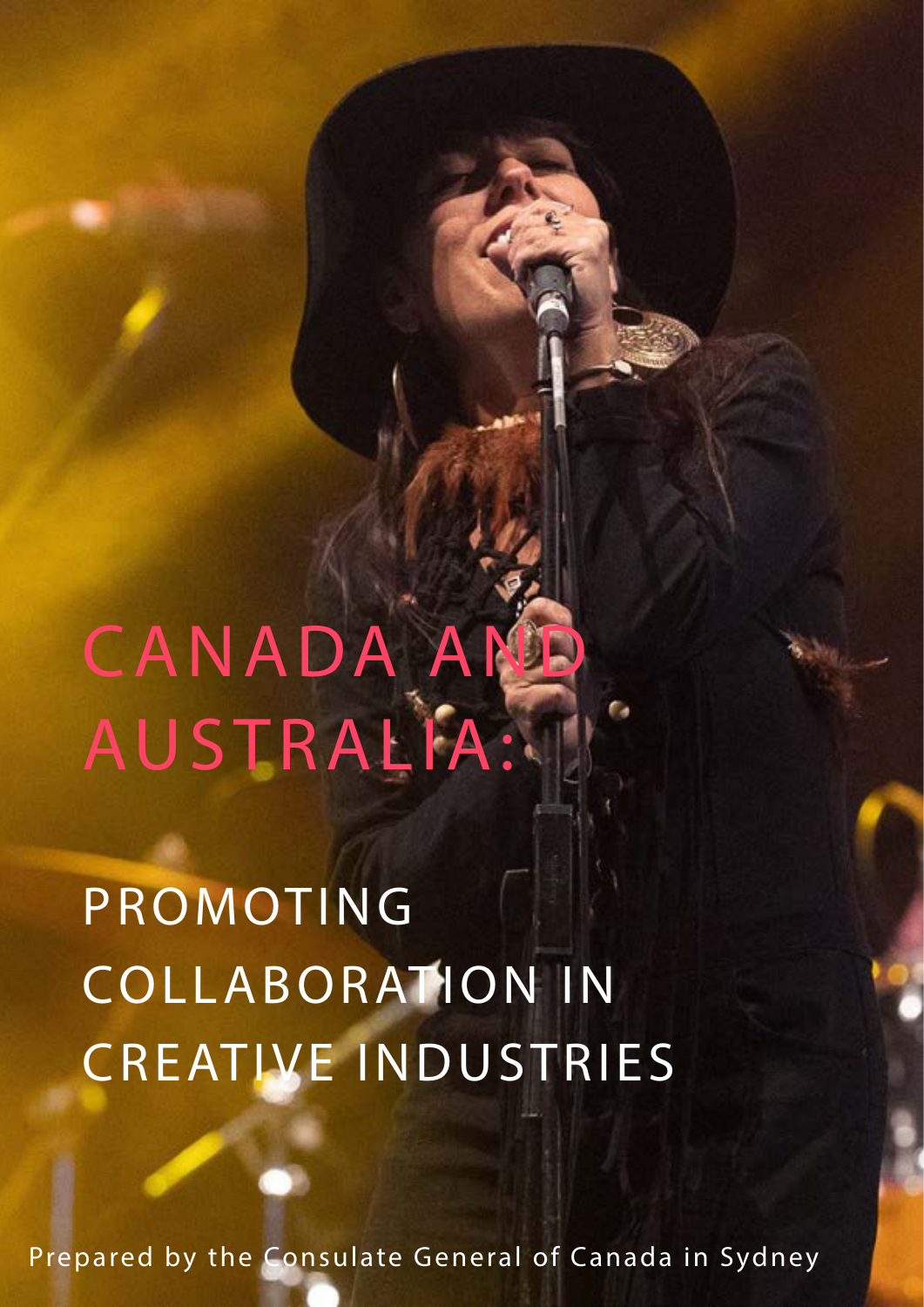## TABLE OF CONTENTS

- [Welcome & Introduction](#page-2-0)
- [Film & Television](#page-3-0)
- [Music](#page-10-0)
- [Literature](#page-15-0)
- [Performing Arts](#page-20-0)
- [Visual Arts](#page-24-0)
- [Digital Arts](#page-27-0)
- [Promoting Canadian Creators Globally](#page-29-0)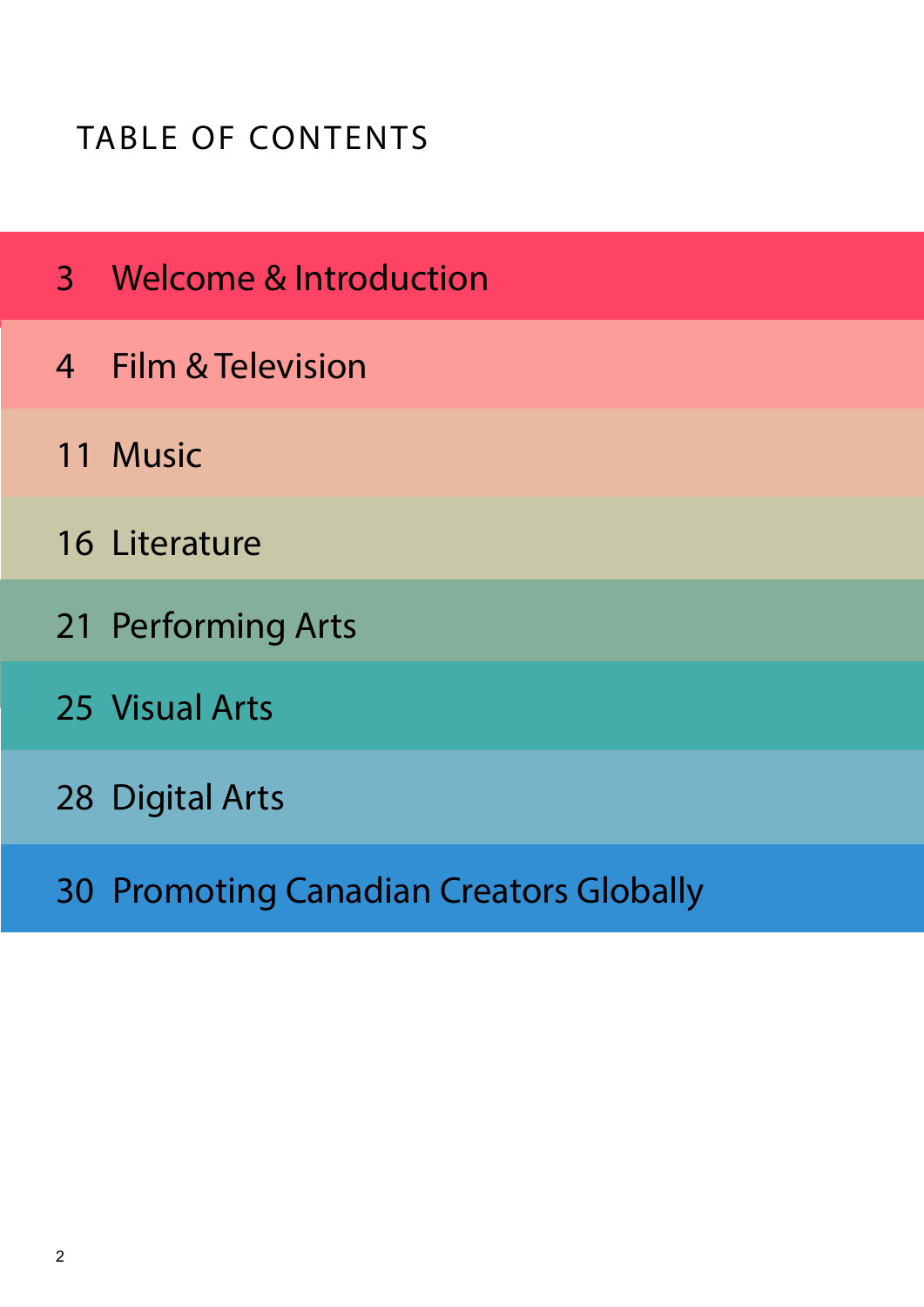#### <span id="page-2-0"></span>WELCOME & INTRODUCTION

The creative industries represent an important part of Canada's economy and exports however these times are unprecedented and present challenges never before seen for the sector. In light of current events, particularly the recent cancellations of cultural events, the Consulate General of Sydney would like to reaffirm the government's support for all the people affected, directly or indirectly, by the coronavirus. We know that times like these can be particularly difficult for selfemployed creative workers, community organizations, and cultural organizations, among many others. This report, written pre-coronavirus, may be a useful resource as the creative industries move from crisis to recovery and seek out new business opportunities.

Back in 2016, Canada made a historic investment of C\$1.9 billion over five years to foster innovation, creativity and growth in its cultural sector. This venture was the largest investment in Canadian arts and culture in the last 30 years, and Canada is the only country in the G7 to make this kind of investment. However, these statistics do not fully take into account the impact that the arts and cultural industries have on forming Canadian identity at home and abroad. In the midst of the coronavirus crisis, the Government of Canada released programs and emergency funds to provide a bridge through these tough times.

In Australia, like Canada, the live performance subsector has been hit the hardest by the lockdowns measures. The non-live sub sector such as Cinema and Television has been progressively ramping up its operations. Other sectors such as video games, augmented and virtual reality have been doing well during the crisis, as people spend more leisure time than usual at home.

In Australia, the demand in the creative industries sector was booming pre-coronavirus and represented 6.2% of total Australian employment and employment. The creative industries were growing 40% faster than the Australian economy as a whole. Australia also recognises the important role and positive impact of the arts in regional, rural and remote areas. This has led to a growth in festivals, arts markets, concerts, performances and galleries expanding into these areas due to the positive impact on the community as well as the daily lives of Australians.

Canada and Australia share similar histories and values and are always searching for new opportunities to collaborate for their mutual economic and cultural growth. The Consulate General of Canada in Sydney is here to build bridges and support producers and artists from both countries.

The publication of this report certainly comes at a difficult time for many but Canada recognises the importance of sustained support for cultural diplomacy and trade. The 2019 Senate of Canada report "[Cultural](https://sencanada.ca/en/info-page/parl-42-1/aefa-cultural-diplomacy/)  [Diplomacy: At the Centre Stage of Canada's Foreign](https://sencanada.ca/en/info-page/parl-42-1/aefa-cultural-diplomacy/)  [Policy"](https://sencanada.ca/en/info-page/parl-42-1/aefa-cultural-diplomacy/) highlights the important role that Canadian culture and the arts play, not only in support of Canada's foreign policy priorities, but its power to improve mutual understanding and people-to-people ties, build trust for subsequent and substantive interactions, and advance matters of national interest.

- Angela J. Bogdan Consul General of Canada, Sydney

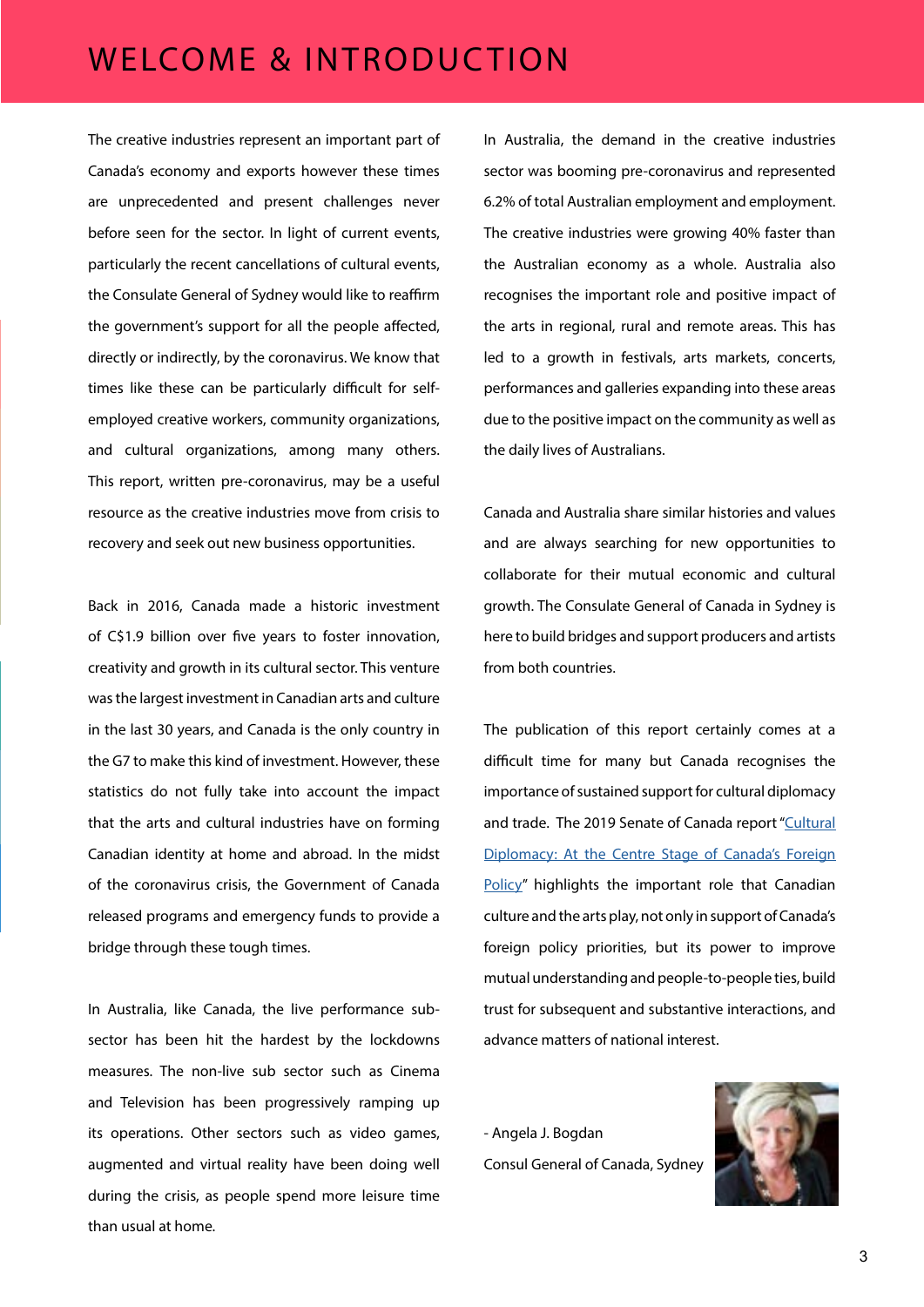### <span id="page-3-0"></span>FILM & **TELEVISION**

The Australian market is interested in a variety of local and international movies and television series spanning all genres. This interest is reflected in high levels of cinema attendance, television viewership and subscriptions to streaming services. Cinema attendance since 2000 has remained high with an average of 69% of Australians visiting the cinema annually and a majority of people averaging seven visits per year.

Canada's presence in the Australian film and television market has grown in the last decades. Since 2007, there have been 71 Canadian films released in Australian cinemas, nine of which were released in 2017. Most of these films have been screened during Australia's many film festivals across most capital and regional cities giving the opportunity for Canadian film to be enjoyed by a wide and diverse Australian audience.

Major international film distributors operate in Australia, however, the most effective way to reach Australian audiences is through festivals, which often have industry events as part of their programming.

## **MARKET &** PARTNERSHIP OPPORTUNITIES

Canada and Australia signed a [film and television co](https://telefilm.ca/en/coproduction/international-treaties/australia)[production t](https://telefilm.ca/en/coproduction/international-treaties/australia)reaty in 1990, one of Canada's longest standing international film and television agreements. Canada has become Australia's most active co-production partner with a total of 63 official co-productions to date. While most of these co-productions have been television programs, ten feature films and 11 documentaries have been produced under this agreement. It entitles at least one Canadian co-producer and at least one Australian co-producer to collaborate on the production of a film or television program while permitting additional coproducers from other countries.

Telefilm Canada and Screen Australia also have strong ties due to the strength of the Canadian-Australian film co-production relationship. Through the [Canada Feature](https://telefilm.ca/en/financing)  [Film Fund](https://telefilm.ca/en/financing), Telefilm Canada supports all stages of a feature film, from development, to production and postproduction, to marketing to audiences both at home and abroad. This includes export assistance and participation at international events.

Partnership development opportunities exist for Canadian film and television producers within Canada as part of Toronto International Film Festival (TIFF) and ImagiNATIVE. These large-scale industry networking events are regularly attended by Australian film producers and festival programmers due to their strong international attendance and reputation.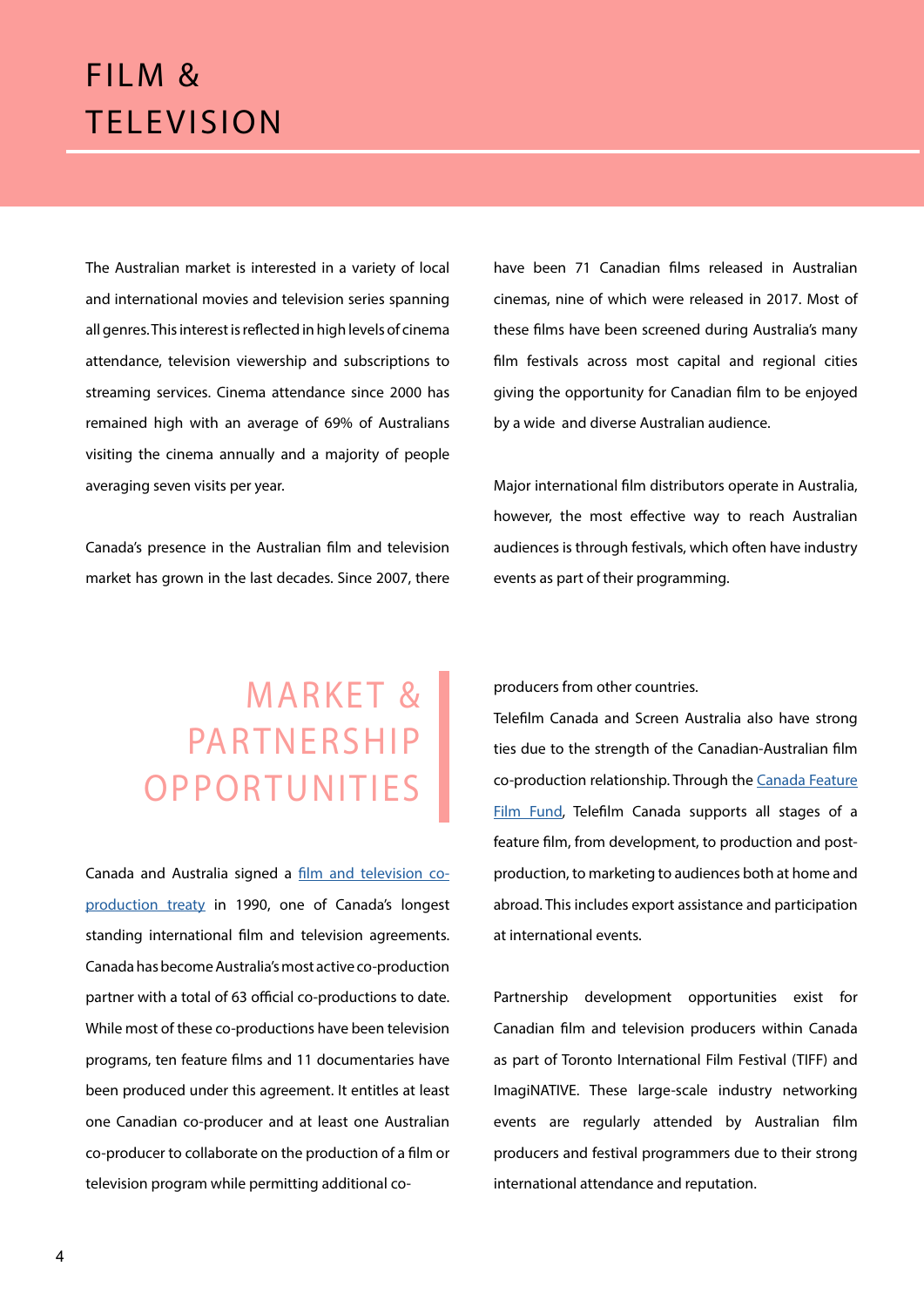### MARKET & PARTNERSHIP OPPORTUNITIES FILM & **TELEVISION**

#### Animation

The success of the Australian and Canadian film industries is not reliant solely on live-action film. Canada and Australia have competitive animation industries and are renowned for their quality. Australian animation and visual effects studios such as Animal Logic (The Lego Movie (2014)), Iloura (Ted (2012)) and Rising Sun Pictures (The Great Gatsby (2013)) continue to go from strength to strength. The majority of Australia's animated co-productions to date have been made with Canada and all but two have been children's programming.

Australia's generous tax breaks and government subsidies are available to Canadian animators looking to produce and collaborate in Australia. Productions with budgets of A\$500,000 may be able to qualify for a [Post, Digital and Visual effects \(PDV\) tax](https://www.ausfilm.com.au/incentives/post-digital-and-visual-effects-production-pdv-offset/) [credit](https://www.ausfilm.com.au/incentives/post-digital-and-visual-effects-production-pdv-offset/) of 30% in Australia providing that the venture is a collaboration with Australian co-producers.

#### **Television**

Television consumption is adapting rapidly due to greater interconnectivity and the changing landscape of the markets in both Canada and Australia. Canadians and Australians are strong consumers of televised content with each country consuming between 2.5 hours and 3.25 hours each day.

Australian terrestrial television is completely digital with the phase-out of analogue television having been completed in December 2013. Terrestrial digital television, also known as Freeview, has allowed the five major television networks (Australian Broadcasting Corporation (ABC), Special Broadcasting Service (SBS), Seven West Media, Nine Entertainment Company and Ten Network Holdings) to increase their market share and broadcast over twenty television channels nationwide. This poses excellent opportunities for Canadian television producers to enter the market on one of these newer channels as most of them are broadcast in High Definition and tend to be segmented by interest or audience.

For more than three decades, Australia has been a leader in children's television and is one of the top exporters in this genre globally.

Australia has a relatively small population and much of Australia's children's programming finds larger audiences in international markets. Canadian television producers can collaborate with Australia under the Canada-Australia film and television co-production treaty.

#### Film Distribution

The major film distribution and exhibition channels in Australia are Roadshow/Warner Bros, Paramount, Fox, Universal, Sony, Lionsgate and Walt Disney. Despite being U.S. companies, these studios are integral in overseeing the marketing and distribution of Australian films.

While this domination of the film distribution chain makes it difficult for independent artists to exhibit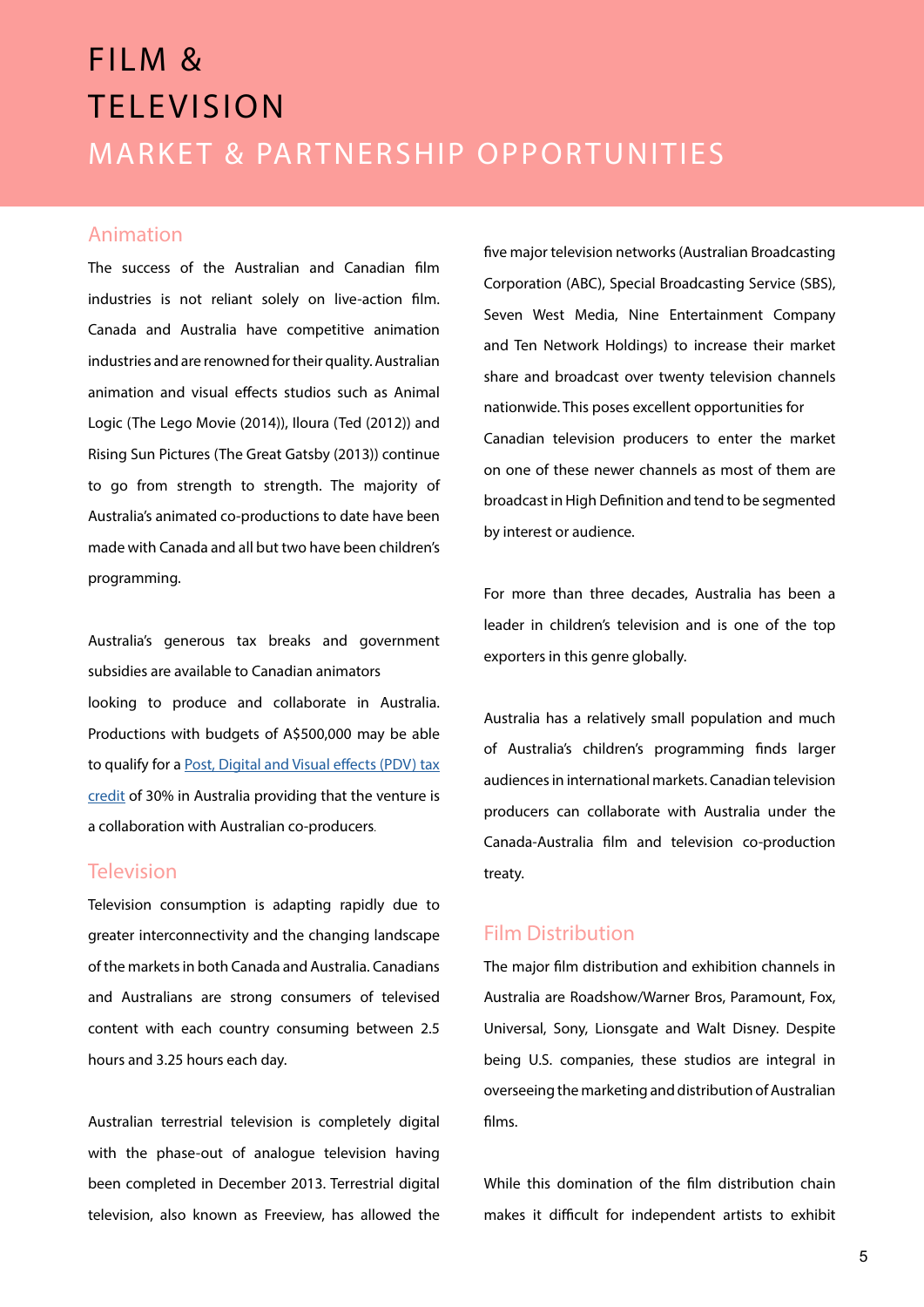### MARKET & PARTNERSHIP OPPORTUNITIES FILM & **TELEVISION**

in major cinemas around Australia, there are many independent exhibitors and distributors in this market ready to support Canadian independent film.

Such organisations include:

- eOne
- **Transmission**
- Dendy/Icon
- Palace
- Madman
- Hoyts Distribution
- Antidote Films
- StudioCanal

Australia also has numerous smaller distributors including Umbrella Entertainment, Shock Entertainment, Sharmill Films, Defiant Screen Entertainment, Curious Distribution, Bounty Films, Ronin Films, Potential Films, Jump Street Films and TitanView.

#### Television Distribution

In June 2019, public broadcasters the Australian Broadcasting Corporation (ABC) and the Canadian Broadcasting Corporation (CBC) announced a creative and commercial collaboration to enhance the reach and impact of their content across both countries. This threeyear [Memorandum of Understanding \(MOU\)](https://about.abc.net.au/press-releases/abc-and-cbc-announce-creative-and-commercial-collaboration/) is designed to co-develop English-language drama, comedy, factual, children's and podcast content to maximize the value of their public funding for audiences. The MOU also provides further opportunities for co-financing and format sales of drama and children's content.

SBS actively seeks international content in line with its vision as a hybrid-funded Australian public broadcaster showcasing diversity. Of its four digital channels and online platform, SBS includes a variety of lifestyle, factual and documentary content with a focus on foreign languages and global indigenous content.

Australia's commercial channels tend to prefer Australian and blockbuster international content for their primary channels. However, many of the commercial broadcasters operate additional channels which are open to a wider variety of international content.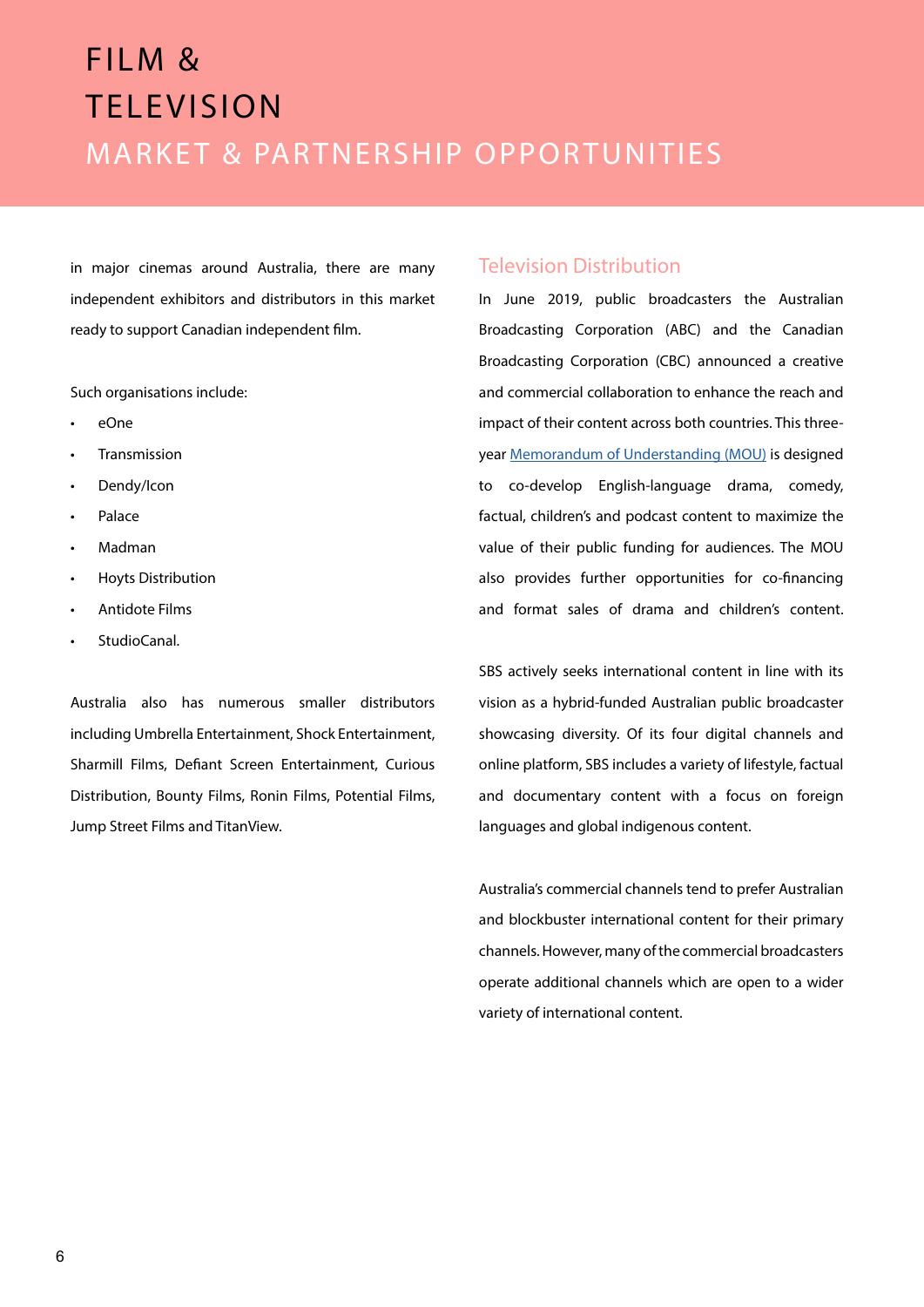### FILM & **TELEVISION**

#### MARKET DISRUPTION

#### Digital Disruption

The digital disruption of online content and Subscription Video on Demand (SVOD) including download services such as iTunes, Google Play Store and streaming services Netflix, Amazon Prime and Australian-operated Stan have impacted the film and television market in Australia and Canada.

Screen Australia conducted a survey in 2017 which reported that around 68% of Australians use SVOD services, which had almost doubled since a similar report published in 2014.

This digital disruption is moving the industry away from the traditionally governed and monopolised structure of distribution as well as shifting audience behaviour and expectations. While this poses a challenge for the global film industry, it presents an opportunity for Canadians seeking to enter into film production and distribution in Australia.

Due to an inverse ratings season to the Northern Hemisphere and the limited access to international content on FreeView, Australia was ranked number one in television and film piracy for many years.

While recent reports show that piracy is declining due to the increased availability of SVOD services,

this has reduced rather than entirely eliminated the issue of broadcast content piracy in Australia. A declining appetite to pay for content and the audience's lack of patience with the distribution 'windows' are the most commonly cited reasons for piracy in Australia.

#### Local Content

Similar to Canada's Radio-television and Telecommunications Commission (CRTC) current quota of 55% Canadian content in prime time, the Australian Communications and Media Authority (ACMA) mandates all commercial free-to-air television licensees to broadcast an annual minimum transmission quota of 55% Australian programming between 6am and midnight. There are minimum annual sub-quotas for first-run Australian adult drama, documentary and children's programs.

Australia is having similar discussions to Canada regarding increased local content as part of SVOD services in their region. The ABC is the largest supplier of Australian content to SVOD services due to its extensive catalogue and commissioning of local content.

Netflix is one platform where Canadian producers have enjoyed successful penetration of the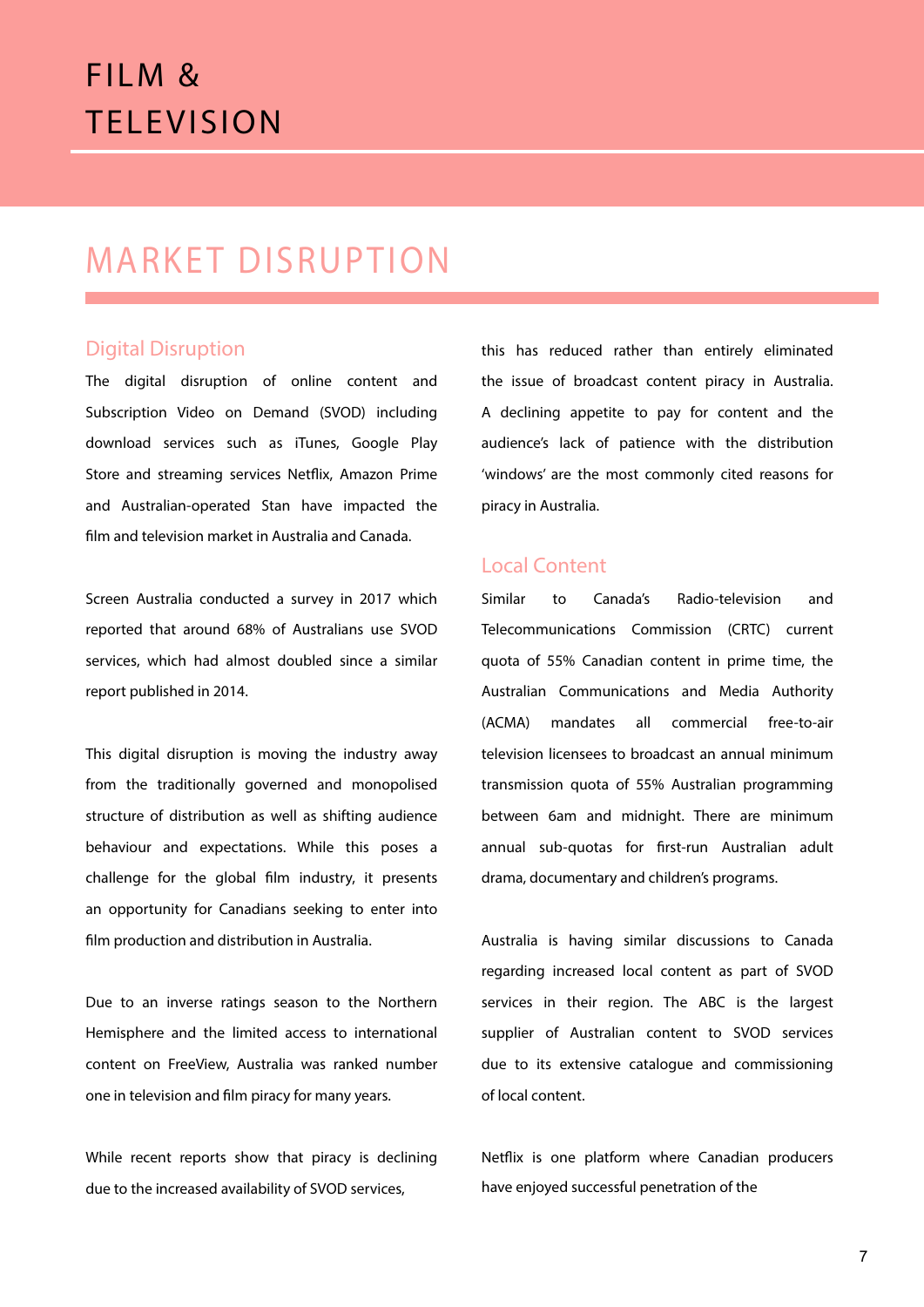### FILM & **TELEVISION**

Australian market. Most streaming platforms in Australia have a stronger focus on and a larger catalogue of Australian local content. Canada currently outperforms Australia in local content on Netflix. Australian content on Australian Netflix is at 1.6% out of 4,959 titles whereas the Canadian Netflix catalogue has 3% of feature films and 14% of TV as local content. The recent investment of C\$500 million into the creation of Canadian content for Netflix has bolstered this advantage.

## INDIGENOUS OPPORTUNITIES

Indigenous authored and created content is well supported in Australia via industry funding agencies, broadcasters and festivals.

The Indigenous department at Screen Australia aims to "ensure Indigenous works are acknowledged and recognised in both the local and international marketplace". This funding model has supported the production of more than 160 titles and has helped to create a rich Indigenous screen culture in Australia.

From 1992 to 2016, the presence of Indigenous people playing main characters on Australian TV grew significantly and is now at approximately 5%. Indigenous content has cemented its place as a vital contributor to Australian television, with programs

such as Redfern Now and Cleverman being among Australia's most watched programs.

The Australian Broadcasting Corporation (ABC) has a dedicated internal unit to nurture and support Indigenous content production. The ABC's new political thriller series Total Control hit the small screens in 2019, having recently previewed at TIFF to much acclaim.

The National Indigenous Television (NITV) service also operates in Australia as part of the SBS. This channel, which commenced in 2007, is made by and for Indigenous peoples. The channel embraces Indigenous diversity and welcomes content from Australia and international First Nations cultures.

Indigenous film festivals in Australia include WINDA Festival in Sydney and Birrarangga Festival in Melbourne. Both events have developed ties to Canada's ImagiNATIVE festival in Toronto. Major film festivals across Australia also support Indigenous creator conferences within their programs, including the Australian International Documentary Conference in Melbourne and the Sydney Film Festival.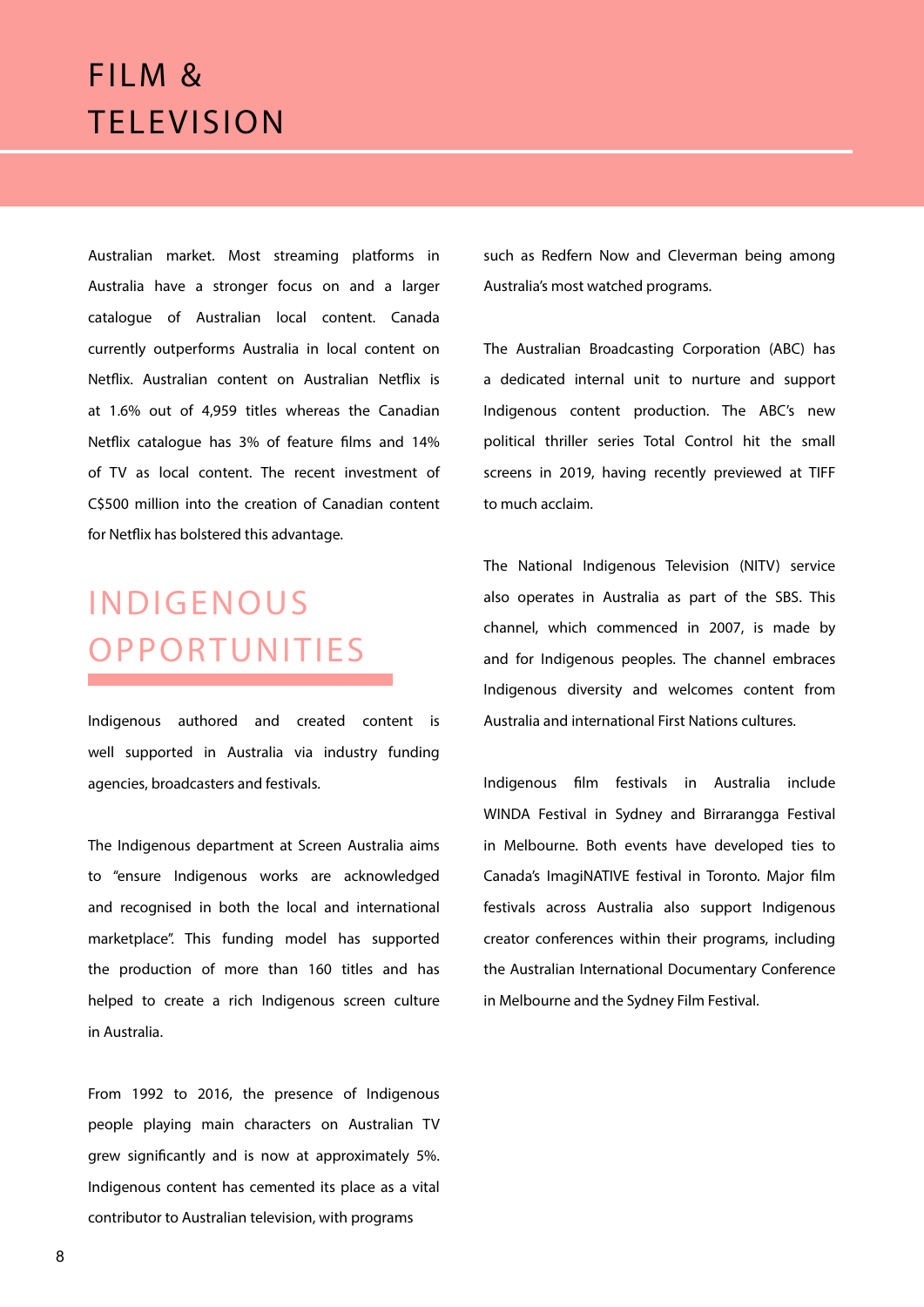### SUCCESS STORIES FILM & **TELEVISION**

Indigenous films have found great success in Australian film festivals including Sydney's annual WINDA Film Festival. Read more about the participation of First Nations Mohawk filmmaker [Andrew Martin](https://www.canadadownunder.org.au/andrewmartin/) and Métis film and television actress [Tantoo Cardinal CM](https://www.canadadownunder.org.au/tantoocardinal/).

Sydney hosts two LGBTIQ film festivals annually, the Mardi Gras Film Festival in March and Queerscreen in September. Learn more about the success that Canadians [Natasha Negovanlis](https://www.canadadownunder.org.au/natasha-negovanlis/) and [Arshad Khan](https://www.canadadownunder.org.au/arshad-khan-queerscreen/) have found at these festivals.

The Sydney Film Festival annually showcases talent from the Canadian audiovisual industry through a diverse selection of short films, VR experiences, live-action and animated features films. Including films [The Sun at Midnight](https://www.canadadownunder.org.au/kirstencarthew/) and Window Horses: The Poetic Persian Epiphany of Rosie Ming.



Andrew Martin in Redfern, Sydney during the WINDA Film Festival.



Natasha Negovanlis at the Mardi Gras Film Festival 2018.



The Sun at Midnight poster, featured at Sydney Film Festival 2016.

#### KEY CONTACTS

Ausfilm Directors Guild of Australia Directors Guild of Canada ImagiNATIVE (Canadian-Indigenous Films) Film Victoria National Film Board (NFB)

Screen Australia Screen Canberra Screen NSW Screen Producers Association of Australia Screen Queensland Screen Territory

**ScreenWest** South Australian Film Corporation Tasmanian Film Corporation Telefilm Canada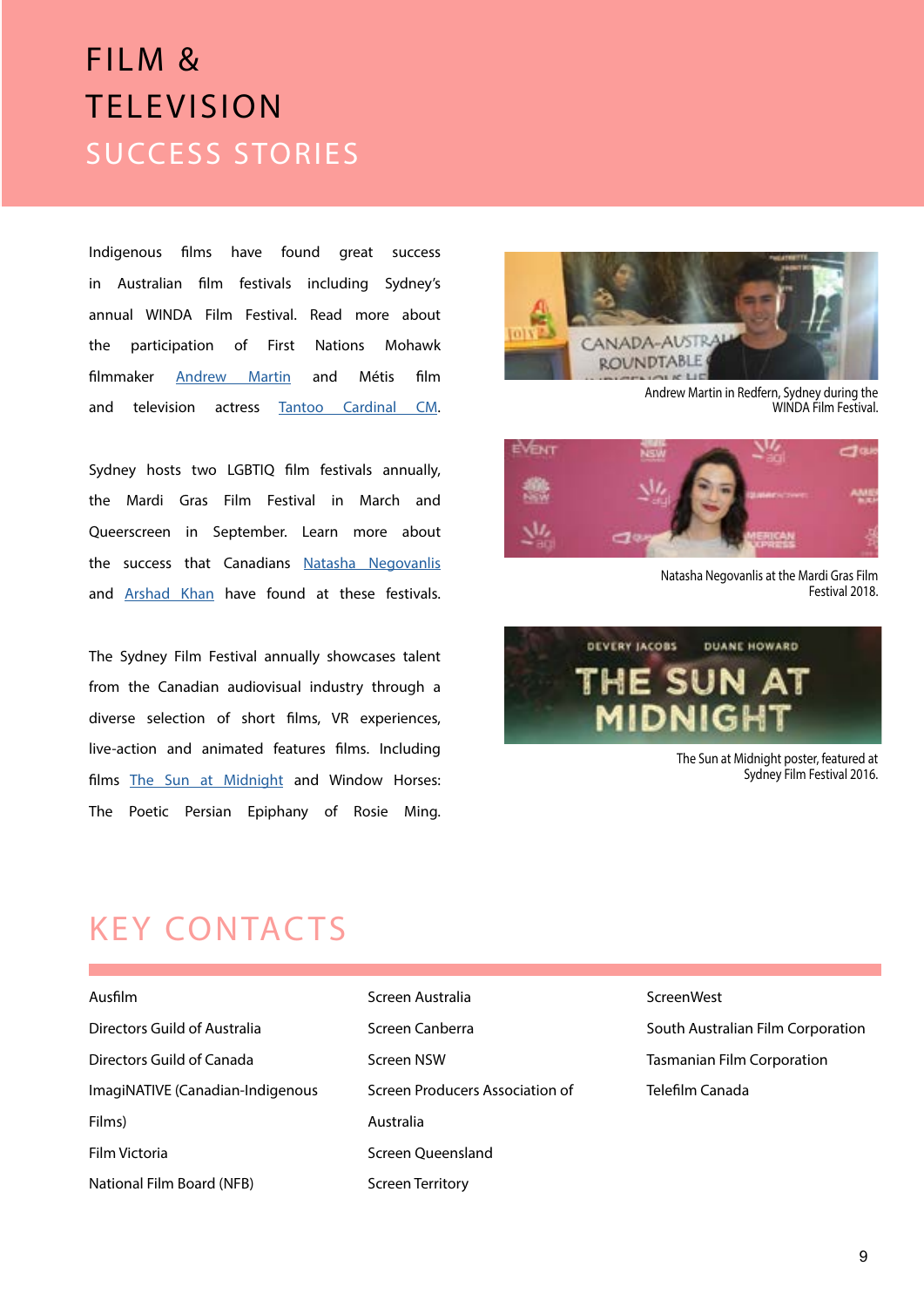## FILM & **TELEVISION**

### AUSTRALIAN FILM FESTIVALS

| January     |  |
|-------------|--|
| Flickerfest |  |

February Birraranga Film Festival Mardi Gras Film Festival **TropFest** 

March Alliance Francaise French Film Festival Brisbane Queer Film Festival Cause Film Festival Melbourne Queer Film Festival Ocean Film Festival

April For Film's Sake Gold Coast Film Festival Tasmanian Film Festival

June Melbourne International Animation Film Festival Sydney Film Festival

July Perth International Film Festival

August CinéfestOz Melbourne International Film Festival Stronger Than Fiction Documentary Film Festival

September Adelaide International Youth Film Festival Darwin International Film Festival Muslim Film Festival

Queerscreen Sydney Underground Film Festival Transgender International Film Festival

**October** Adelaide Film Festival Brisbane International Film Festival Canberra International Film Festival Environmental Film Festival Jewish Film Festival Melbourne Underground Film Festival Sci-Fi Film Festival

November Byron Bay Film Festival WINDA Indigenous Film Festival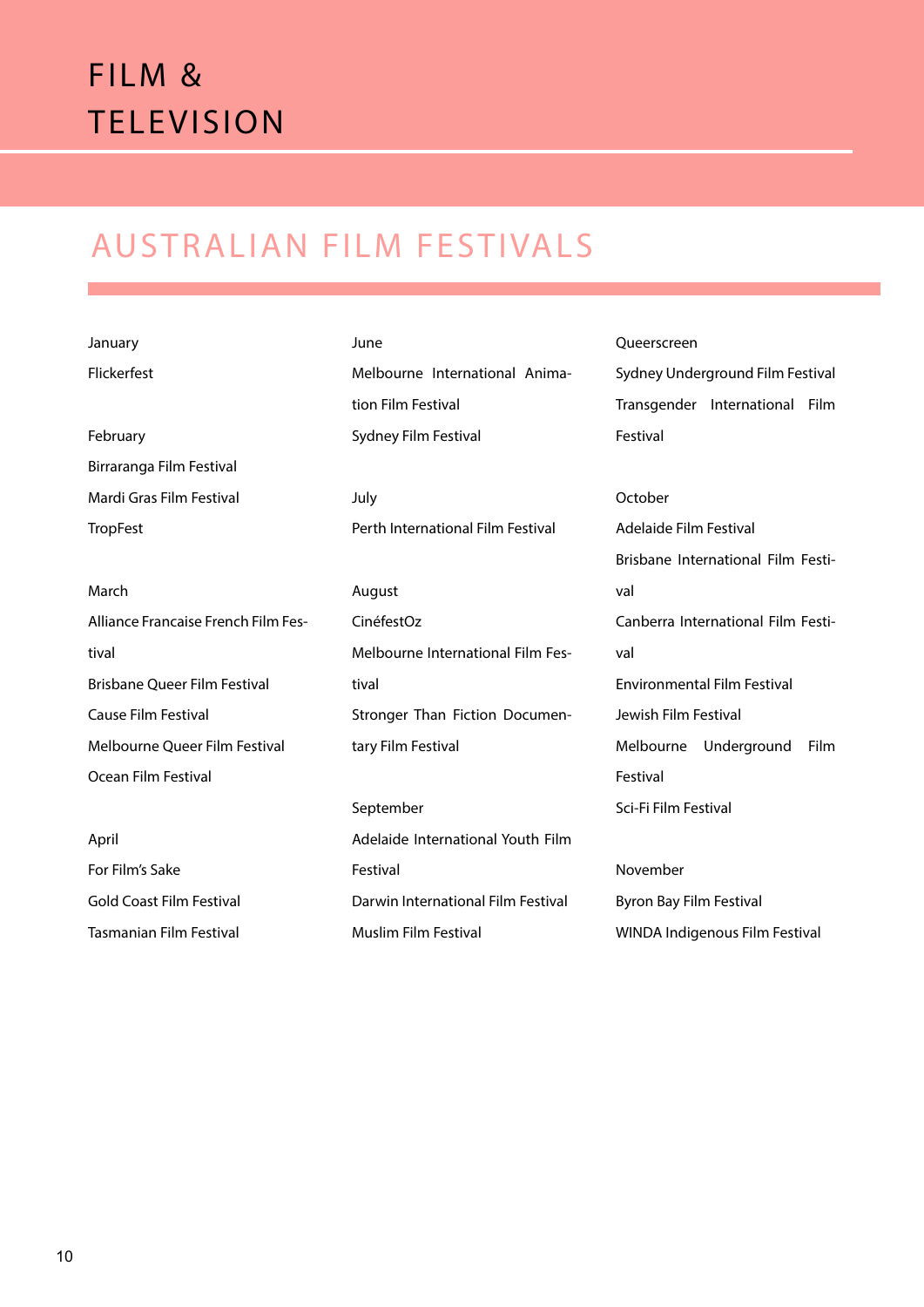#### <span id="page-10-0"></span>MUSIC

The Canadian music sector contributes nearly C\$3 billion annually to the Canadian economy and employs more than 40,000 people nationwide. Furthermore, overall recorded music revenues rose 12.8% in 2016 and totalled C\$489.4 million. As the 6th largest recorded music market in the world, Canadians are in a position to successfully export their music through touring, distribution and international collaboration opportunities.

With the digital revolution disrupting the way music is produced, distributed and consumed, international music export is an ideal platform to capitalise on greater discoverability and opportunities for collaboration abroad.

In Australia, the music industry is experiencing its highest growth with the number of Australian artists showcasing at an international level increasing by 437% between 2009 and 2014. Not only is Australia another significant music producer and exporter, it is also an important consumer with Australians enjoying 17.8 hours of music per week, and 53% of Australians consuming music through on-demand streaming services.

Australia's interest in globalising their music industry is highlighted in the Sounds Australia [Economic and](https://www.australiacouncil.gov.au/research/born-global) [Cultural Value of Australian Music Exports report](https://www.australiacouncil.gov.au/research/born-global) and the [Sustainability of the Australian music industry](https://www.aph.gov.au/Parliamentary_Business/Committees/House/Communications/Australianmusicindustry/) [report](https://www.aph.gov.au/Parliamentary_Business/Committees/House/Communications/Australianmusicindustry/) published by the Australian Department of Communications and the Arts.



ShoShona Kish from Digging Roots performing at Gulf Country Frontier Days Festival in August 2018. Photo John Paille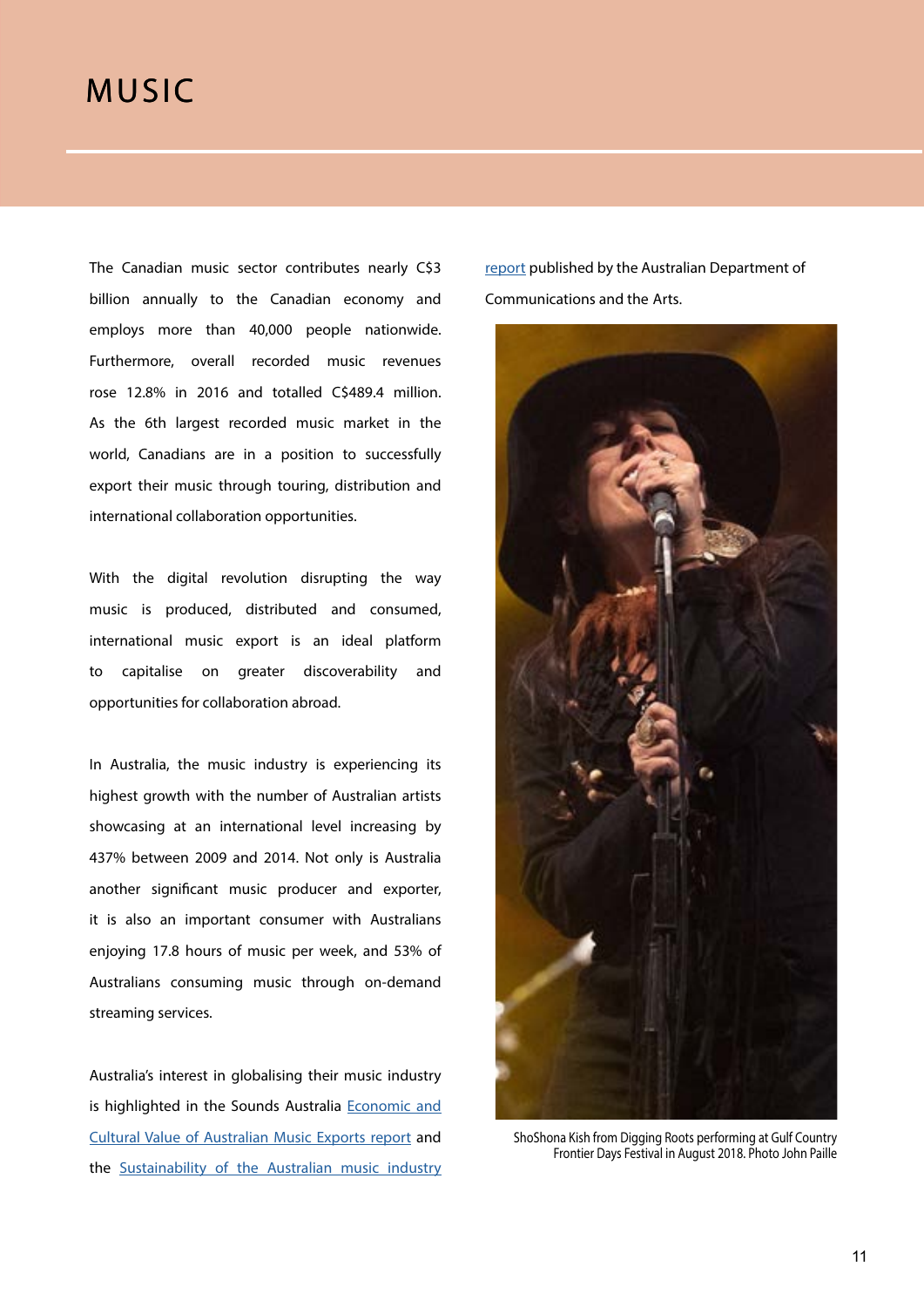#### MARKET AND PARTNERSHIP AND PARTNERSHIP AND PARTNERSHIP AND AND PARTNERSHIP AND A **MUSIC**

#### MARKET & PARTNERSHIP OPPORTUNITIES

Australia has a strong music scene where all genres of music have an outlet. Audiences vary in size depending on their geographic location and the genre of music, however there is generally a strong thirst for live music.

Festivals are an ideal entry point to the Australian music market. Contemporary music festivals experienced an increase in revenue of 26% to A\$100.7m and attendance by 26.7% to 0.85m in 2017 with New South Wales generating the highest market share (54.7%). The Australian music festival season occurs during the warmer months of October/November to March/April annually. Australia's largest music festivals are driven by artistic curation. Australia has a successful music festival scene in cities and regional areas including fringe festivals and smaller festivals. Many of these festivals accept direct application from musicians and can be an ideal way to build a profile in Australia.

Musicians readily form partnerships while touring and performing in Australia. Musical styles are mixed with different cultures and traditions in order to create new sounds. Both Australia and Canada are at the cutting edge of this field given their similarities in multicultural heritage, indigenous histories and core values.

Radio is also an important consideration in the Australian music landscape. The majority of music in Australia is consumed via commercial or community radio during commute times. While this trend may change in light of the growing affordability of streaming services and advancing entertainment technology for private vehicles, over 16 million Australians listen to the radio weekly. Engagement and promotion by touring Canadian artists with broadcasters is an opportunity to reach new audiences and increase initial discovery for Australians unable to attend live performances due to distance from venue or socio-economic factors.

#### Distribution Channels

The three main international record labels operating in Australia are the same as in Canada:

- Universal Music
- Sony Entertainment
- Warner Music.

Independent record labels such as Inertia and MGM Distribution are also important contributors to the Australian music industry.

Australia's major concert presenters are Live Nation, TEG Dainty and Frontier Touring who operate with Ticketek and Ticketmaster for sales. Other small operators include The Harbour Agency, Premier Artists, Chugg Music and Adrian Bohm Presents, many of whom belong to the Mushroom Group.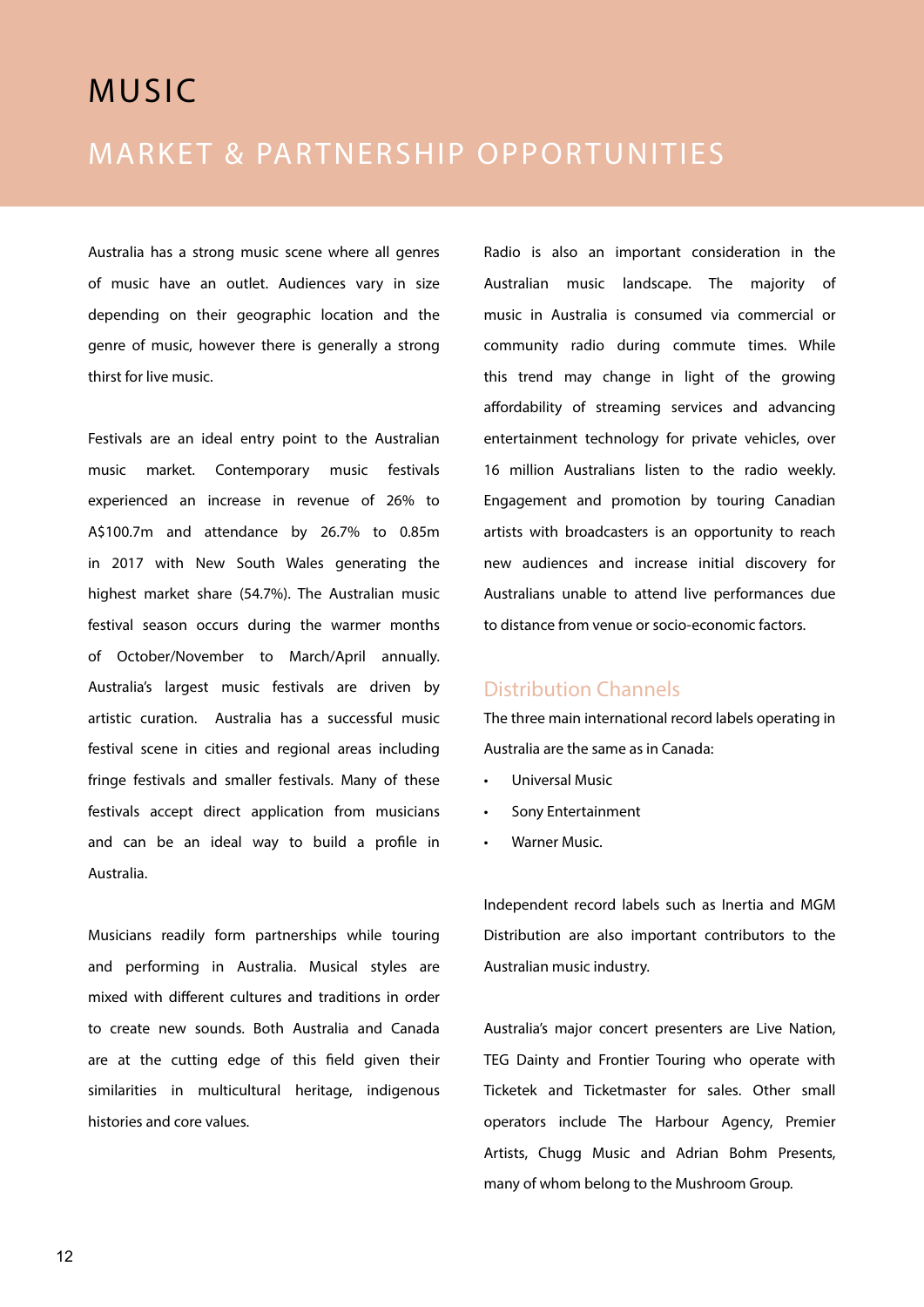### MARKET CONSIDERATIONS

#### Digital Distribution

Online streaming services have disrupted music consumption habits in both Canada and Australia. In Australia, digital consumption continues to dominate the market with two-thirds of music consumed digitally and one-third consumed by physical media such as CD or vinyl.

The burgeoning discovery and sharing of music online provides opportunities for Canadian musicians to build a base prior, during and post touring, and to develop their export capabilities for the long-term.

#### **Touring**

Given Australia's size, it is costly to tour nationwide. Musicians should ensure they have adequate funding in place to cover their entire tour prior to entry.

#### Festivals

State festival regulations are changing in response to recent safety concerns at events. Artists seeking clarification in this area are advised to contact the individual partner festival directly or the Australian Festivals Association.

### INDIGENOUS OPPORTUNITIES

There is a strong appetite for Indigenous performers at Australian music festivals. Reflecting this appetite, a selection of Indigenous music festivals occur throughout the year that promote Indigenous music, language and dance, and provide an outlet to share experiences and stories.

In addition, there is a strong emphasis on Indigenous music production, distribution and touring among

Australia's major music conferences. BIGSOUND in September and Australian Music Week in November are annual music conferences with healthy attendance from Australian and international music promoters.

Australian festival programmers regularly attend Canadian Music Week, East Coast Music Week and BreakOut West. As part of these showcases, they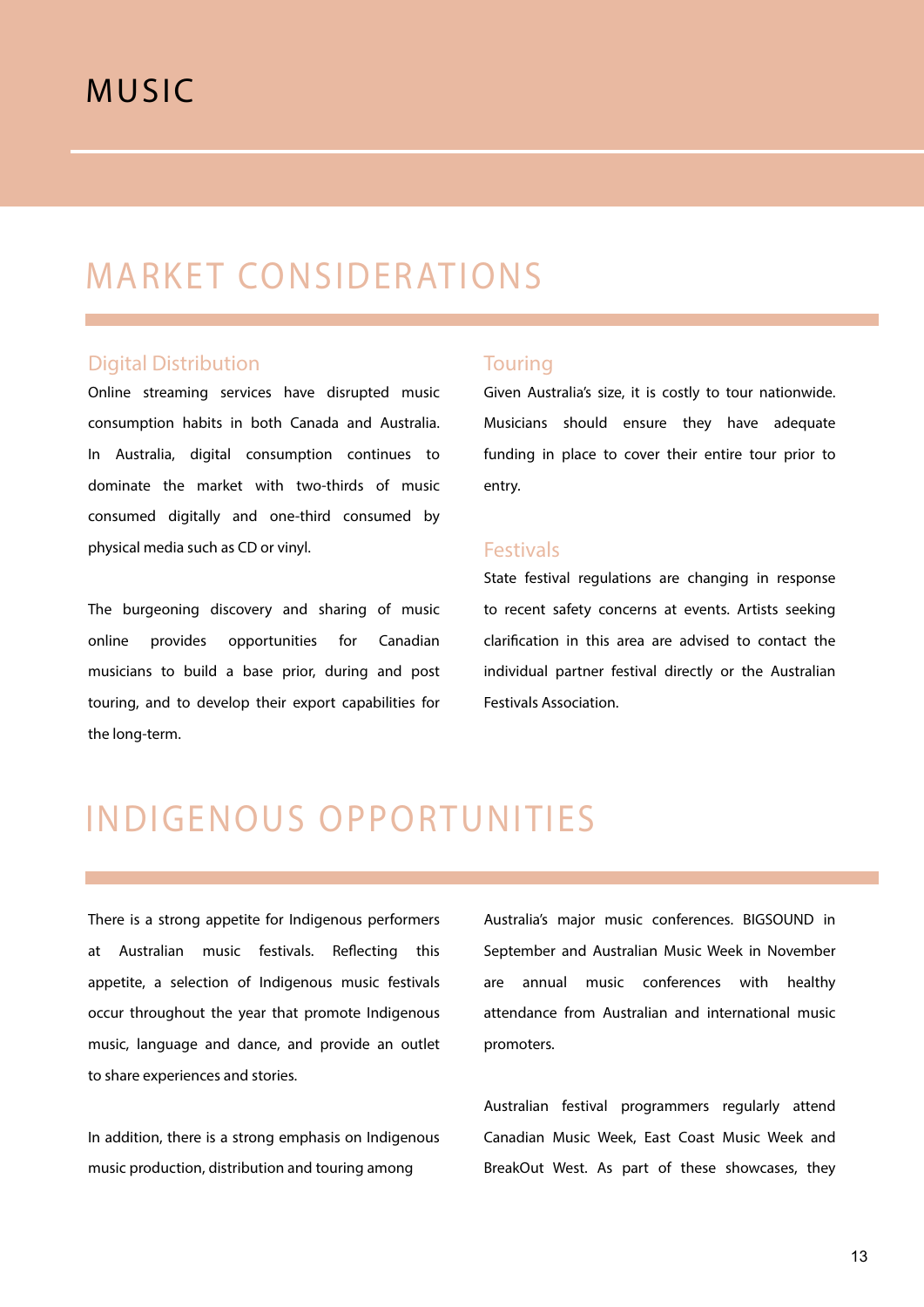## MUSIC INDIGENOUS OPPORTUNITIES

also participate in smaller Canadian music festivals where in-Canada networking with Australians is possible.

### AUSTRALIAN MUSIC FESTIVALS

| January                         | May                                          | October                            |
|---------------------------------|----------------------------------------------|------------------------------------|
| <b>Electric Gardens</b>         | <b>Canberra International Music Festival</b> | <b>Island Vibe Festival</b>        |
| <b>Fields Day</b>               | <b>Subsonic Music Festival</b>               | Dorrigo Blues and Roots Festival   |
| <b>FOMO Festival</b>            | <b>Vivid LIVE</b>                            |                                    |
| Rainbow Serpent Festival        |                                              | November                           |
| Tamworth Country Music Festival | June                                         | <b>Australian Music Week</b>       |
| <b>Sydney Festival</b>          | <b>Brisbane International Jazz Festival</b>  | Bendigo Blues and Roots Music Fes- |
|                                 | Melbourne International Jazz Festival        | tival                              |
| February                        |                                              | Groovin' the Moo                   |
| St Jerome's Laneway Festival    | July                                         | Melbourne Music Week               |
|                                 | <b>Australian Festival of Chamber Music</b>  | Perth International Jazz Festival  |
| March                           | Queensland Music Festival                    | Spilt Milk                         |
| <b>Adelaide Festival</b>        | Splendour in the Grass                       | <b>Strawberry Fields</b>           |
| Adelaide Fringe Festival        |                                              |                                    |
| Moomba                          | August                                       | December                           |
| <b>National Folk Festival</b>   | <b>Gulf Country Frontier Days Festival</b>   | Beyond the Valley                  |
| Port Fairy Folk Festival        |                                              | Falls Festival North Byron         |
| WOMADelaide                     | September                                    | Festival of the Sun                |
|                                 | <b>BIGSOUND</b>                              | Lost Paradise                      |
| April                           | Melbourne Fringe Festival                    | <b>Woodford Folk Festival</b>      |
| <b>Byron Bay BluesFest</b>      | Sydney Fringe Festival                       |                                    |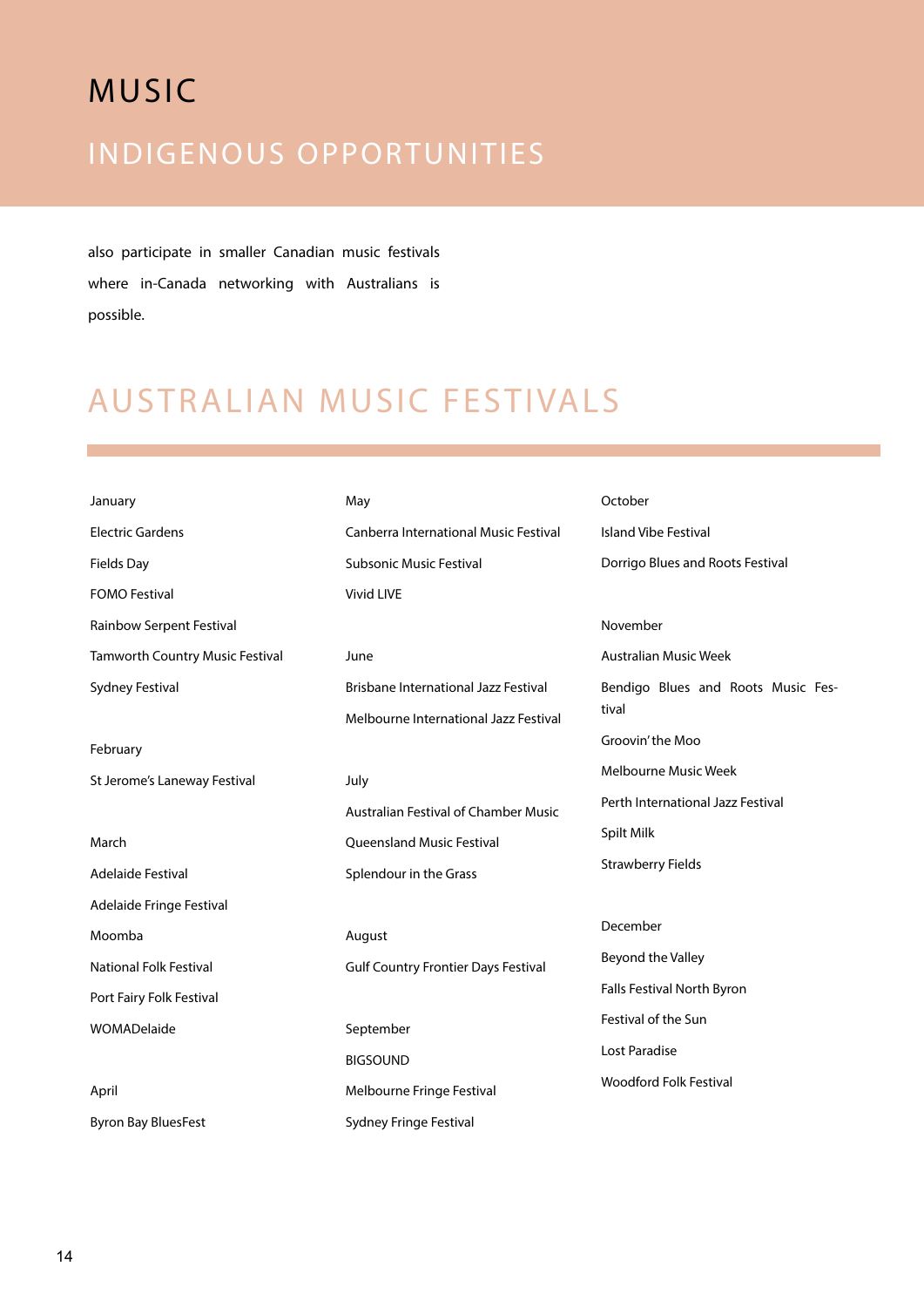#### MUSIC

### SUCCESS STORIES

Canadian classical pianist Avan Yu has achieved great success in Australia. First appearing at the 2012 Sydney International Piano Competition, he has continued to tour in Australia. Read more about his success at [canadadownunder.org.au/avan-yu/](https://www.canadadownunder.org.au/avan-yu/).

Canadian rock band, The Glorious Sons toured Australia for the first time in 2018 alongside Australian band Dead Letter Circus.

Australian Music Week, held every November in the Sydney suburb of Cronulla, is an opportunity to showcase Canadian talent to the Australian music industry.

### KEY CONTACTS

| Canada:                                             |                                                    |                                                         |
|-----------------------------------------------------|----------------------------------------------------|---------------------------------------------------------|
| Association des professionnels de                   | Canada Music Fund                                  | Ontario Music Fund                                      |
| l'édition musicale                                  | <b>Canadian Music Week</b>                         | Manitoba Music                                          |
| <b>BreakOut West</b>                                | <b>Canadian Publishers Association</b>             | Musicaction                                             |
| Canadian Independent Music<br>Association           | Creative BC<br><b>East Coast Music Association</b> | Société de développement des<br>entreprises culturelles |
| Australia:                                          | Australian Music Industry Network                  | Live Music Office                                       |
| <b>APRA AMCOS</b>                                   | <b>Australian Music Association</b>                | Live Performance Australia                              |
| Australia Council for the Arts                      | Australian Recording Industry                      | Music Australia                                         |
| Australian Independent Records<br>Label Association | Association                                        | Sounds Australia                                        |
| International:                                      |                                                    |                                                         |
| Independent Music Publishers                        | International Confederation of                     | <b>International Music Managers</b>                     |
| Forum                                               | <b>Music Publishers</b>                            | Forum                                                   |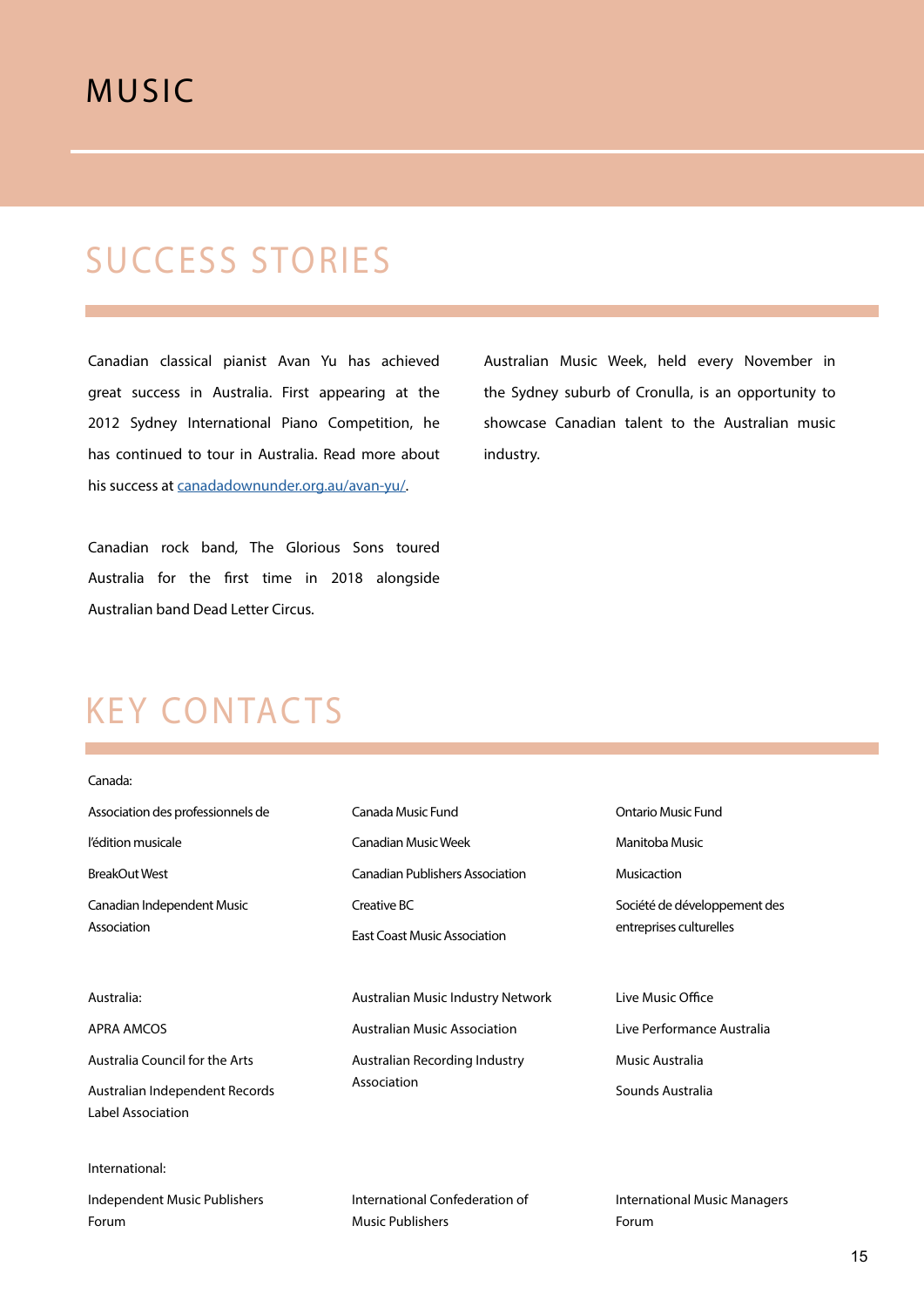<span id="page-15-0"></span>In 2016, Canada's publishing industry generated C\$1.6 billion in revenue and 52% of the book sales achieved was generated by foreign firms. The three largest export markets for Canadian literature are the United States, France and United Kingdom.

Australia's publishing industry produces on average 7,000 titles, generates A\$2 billion in revenue and invests A\$120 million in Australian literature annually. This feeds Australia's large appetite for literature. Reading is a valued hobby that Australians spend, on average, seven hours a week doing for pleasure. Fiction remains the most popular category of literature with 48.5% of market share.

A Macquarie University study found only 8% of the population are considered "non-readers" meaning they have not read any, or part of a book in the past twelve months.

Strong linkages exist between the Australian and Canadian literary communities and, given Australians' consumption of English language works, there are opportunities in this market for English language or translated works of Canadian authors.

**MARKET &** PARTNERSHIP OPPORTUNITIES Canadian and Australian publishers are active at international book fairs. Australia's presence at these fairs is usually in partnership with the Australia Council for the Arts, Austrade and the Copyright Agency. The Australian presence is largest at Frankfurt (Germany) and Bologna (Italy) Book Fairs. For direct Canada-Australia rights sales and licensing, the most effective way to break into the Australian publishing market is through one-on-one meetings and networking at these events. While each publisher and distributor will have a different view, most Australian publishers prefer stock, reprint, or adaptation licences when dealing with Canadian publications.

The Australian Library and Information Association hold special interest conferences and associated trade fairs throughout the year. The Small Press Network's four-day Independent Publishing Conference (IPC) is the only publishing-focused conference in Australia usually held each November in Melbourne. The Australia Council for the Arts sponsors an annual Visiting International Publishers Program attached to a major city festival. Numerous Canadian publishers have participated in this program, most recently in 2018.

Writers' festivals and other literary events have flourished throughout Australia with events being held in major cities and regional centres. They attract large crowds of readers and dedicated book buyers. The most important festivals are based in capital cities and in some cases form part of larger arts festivals. Many of these festivals have connections with Australian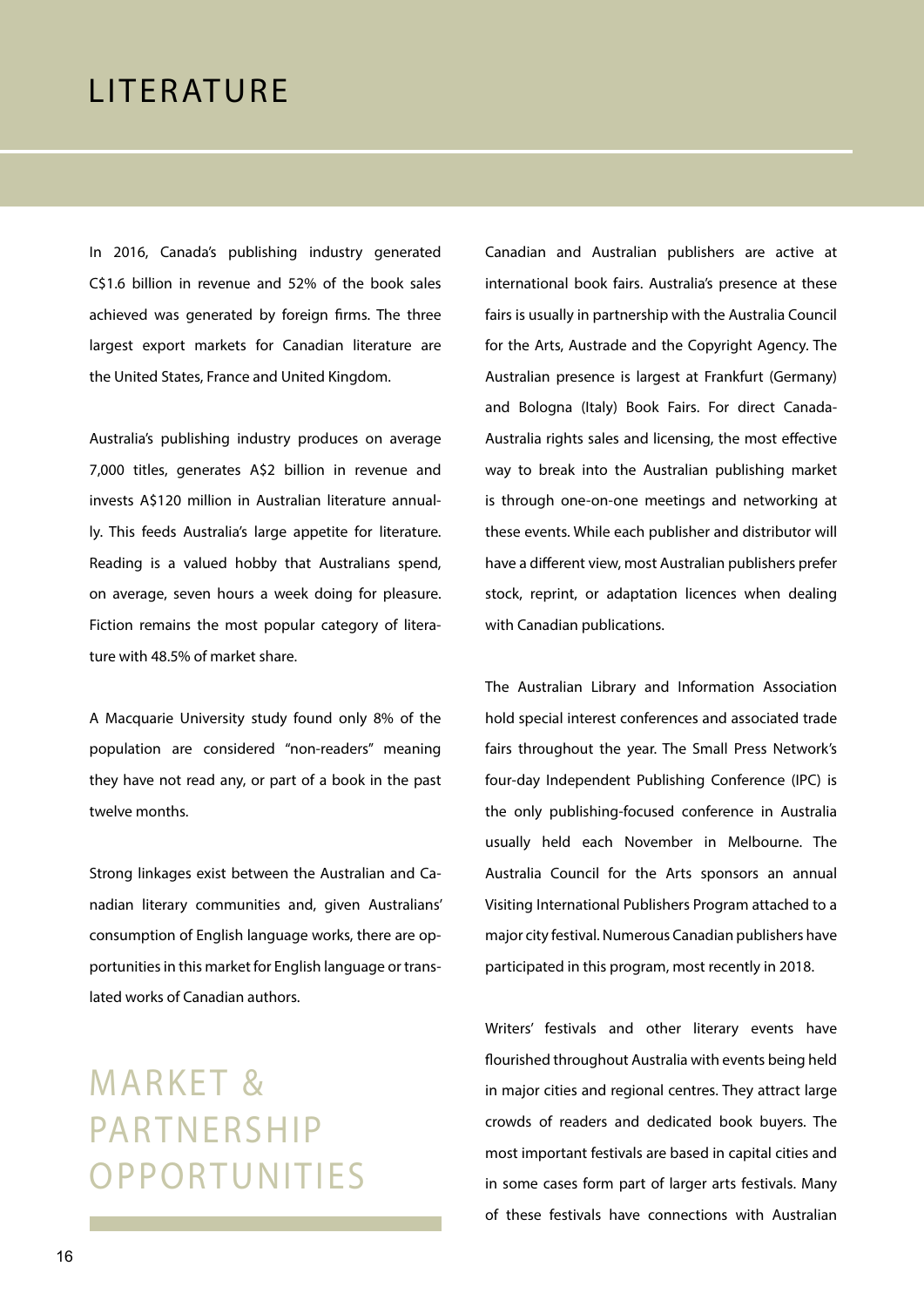regional festivals or festivals within the Asia-Pacific region.

Canadian authors may be funded by the festival, selffunded or gain grants from arts and cultural agencies inside and outside of Canada. Inclusion at these festivals may be arranged through the author's publicist/agent following selection by the festival's artistic director. Some regional festivals accept applications submitted directly by the artist..

As with other forms of content, digital disruption in the publishing industry has modified the way Australians access literature. Australians tend to incorporate digital reading platforms into their conventional reading habits rather than replace them with digital-only options. Australian readers still overwhelmingly choose to read print books with 89% reading print books often or sometimes compared to 53% who read eBooks. eBooks are an effective distribution network to overcome the obstacles posed by Australia's size and is a cost-saving distribution option for self-published works. Kindles remain the most popular dedicated eBook device, followed by Canadian ebookseller, Kobo.

In Australia, non-fiction boomed between 2014 and 2016 due to the popularity of adult colouring books; however, this interest has subsided. Autobiographies, biographies and memoirs remain the most popular genres of nonfiction.

#### Distribution Channels

Between 2014 – 2016, the top ten publishers/distributors in all genres and their agencies dominated 77% of the market share.

#### Major Trade Publishers

For small to medium-sized Canadian publishers wishing to sell Australian rights to their works, it is likely that interested Australian publishers/agents will:

- request New Zealand is included in any exclusive territory agreement,
- run an initial print of 3000–5000 copies,
- offer a modest advance (average A\$3000–A\$5000),
- pay a royalty of 7.5%–10% of the Australian recommended retail price (less GST) for books and 25% of net receipts for eBook sales.

Distribution to the consumer is primarily achieved through sales via bricks-and-mortar retailers including chains, independents, discount and supermarket stores followed by online retailers. Libraries account for a small portion of book distribution in Australia.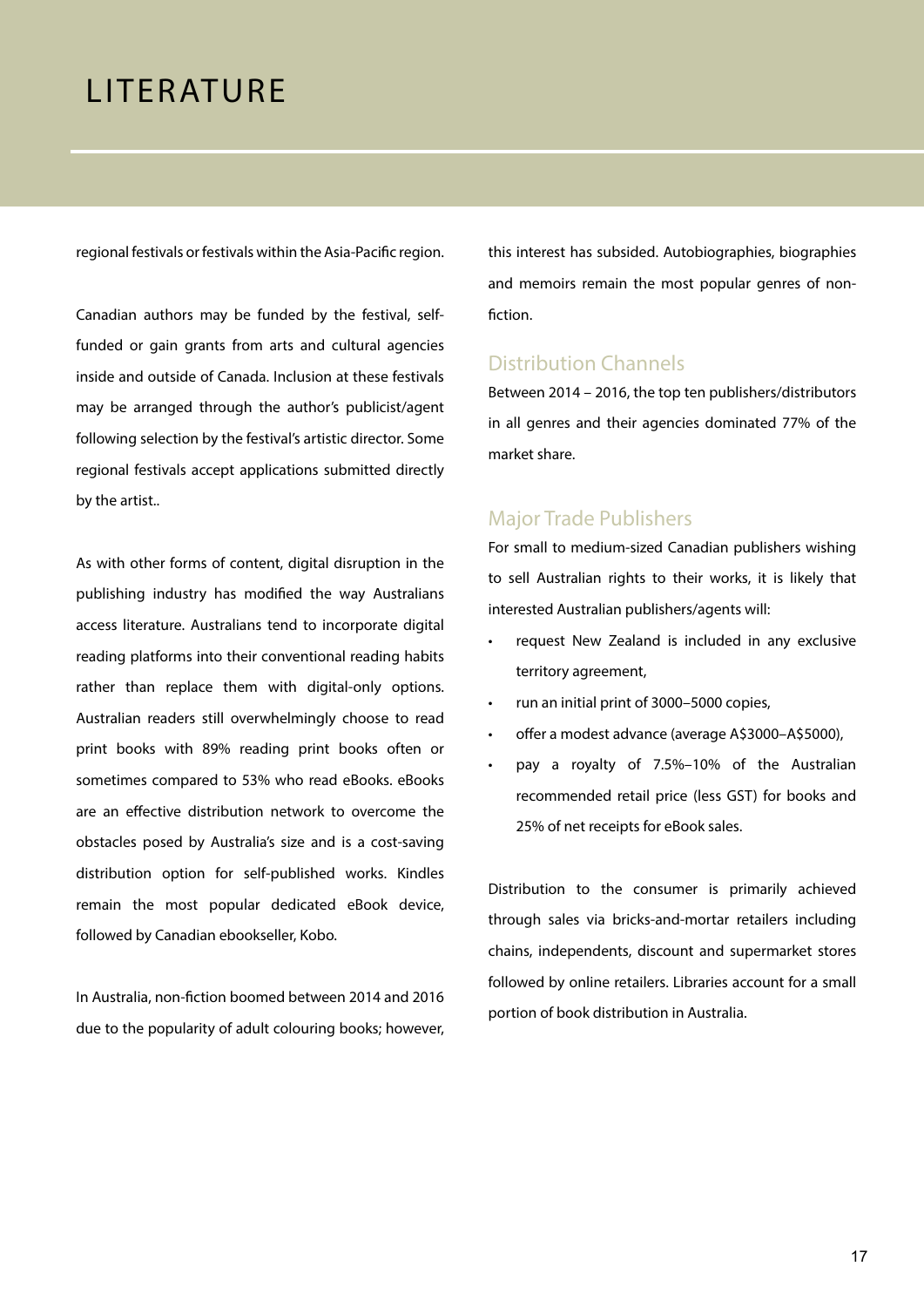#### INDIGENOUS OPPORTUNITIES ET EAST

Australia has a strong appetite for global First Nations literature. Opportunities exist for Canadian First Nations writers throughout Australia at many writer's festivals.

Australian festivals place an emphasis on including Indigenous stories in their programming. For example, the Melbourne Writer's Festival has a long established history of engaging with Canadian First Nations authors. In 2019, they linked with the Victorian Indigenous Literary Festival to provide a more prominent platform

for the Blak & Bright Festival. This raised the profile of the event without encroaching on the Indigenous Literary Festival's independent approach to programming authors.

Canadian First Nations Publishers are also encouraged to apply to the Australia Council for the Arts Visiting International Publisher Program to build business connections in Australia.

## AUSTRALIAN MARKET CONSIDERATIONS

#### Digital Disruption

Digital disruption has affected the pricing of books in Australia, with 57% of Australians considering books too expensive. However, this view is often outweighed by the perception that books make a contribution to life that exceeds their cost.

Most Australians continue to buy books from bricksand-mortar stores followed by online retailers due to advantages of price, availability and convenience. Australia has no retail price maintenance although the tradition of books carrying a publisher-set recommended retail price continues. Generally speaking, price points are similar to Canada's. The addition of 10% GST is embedded in the price of all books sold in Australia and only displayed separately on the sales receipt.

#### Local Content

Similar to other sectors within the creative industries, Australians value reading their own stories. The majority of Australians (65%) like to read fiction by Australian authors and 59% like to read non-fiction by Australians, with older readers more likely to choose Australianauthored books than younger readers. This stems from an understanding of the cultural importance of literature and this is more heavily promoted in children's literature and educational publishing than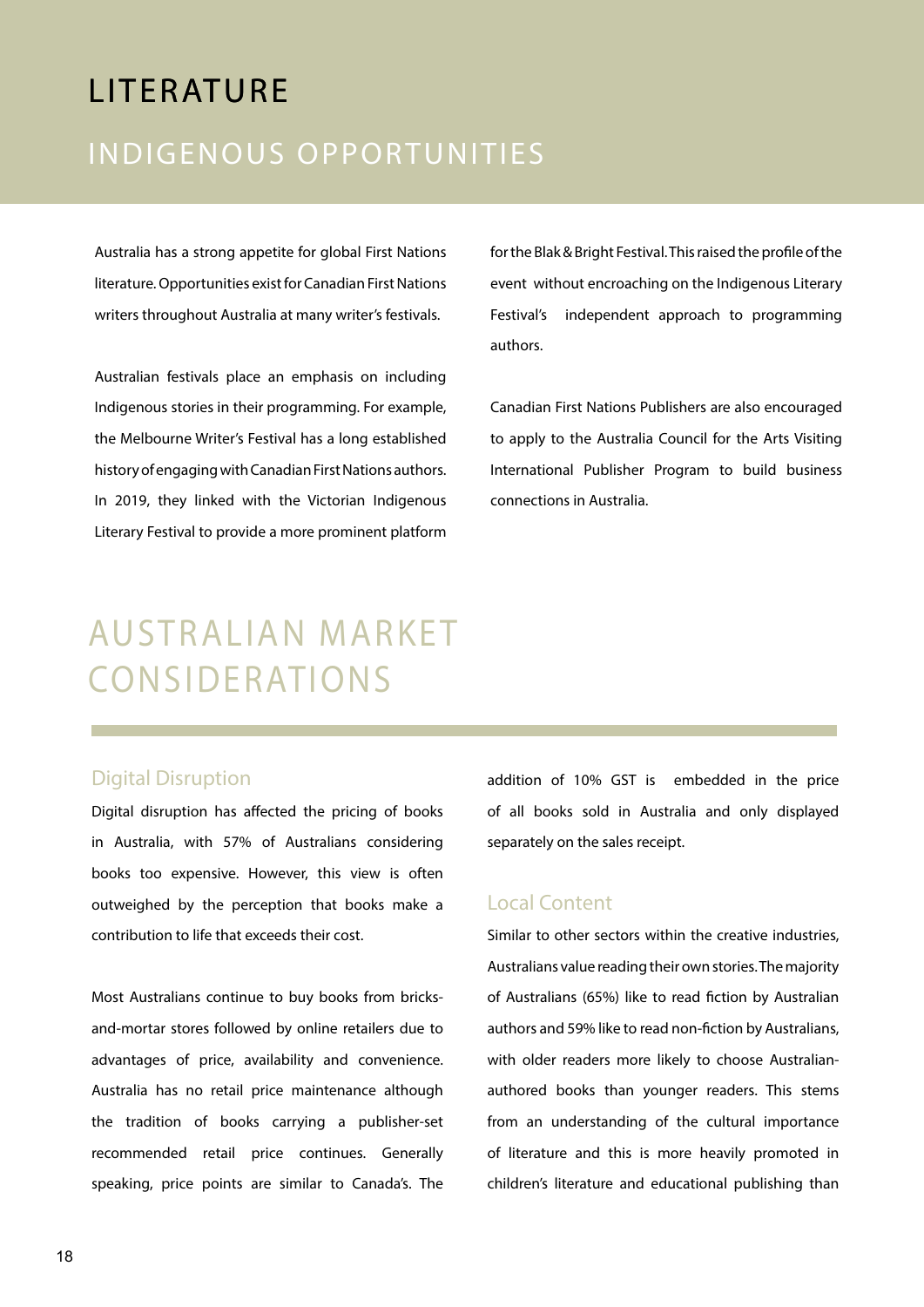#### AUSTRALIAN MARKET CONSIDERATIONS

other genres. The globalisation of literature is rapidly changing local market appetites. Younger readers do not place the same importance on author nationality as previous generations. This is perhaps due to the abundance of online, international content.

#### Copyright

Australia has a federal Copyright Act (1968) that protects copyright with regards to intellectual property, trademark and design, and is similar to the Canadian approach.

Copyright collection in Australia is operated by

eight agencies of which the most important is the Copyright Agency. In 2014–2016, the Copyright Agency

distributed A\$355.5 million to copyright owners and creators in Australia and through international agreements to overseas collection bodies, including its Canadian equivalent, Access Copyright. The Australian government also compensates for the free multiple use of their work in public and educational lending libraries through two schemes: Public Lending Right (PLR) and Education Lending Right (ELR).

### SUCCESS STORIES

In addition to the participation of Canadian authors James Maskalyk, Eliza Robertson and Yue Yiwei at the 2018 Sydney Writers' Festival, publisher Janie Yoon and festival programmer Marie-Andrée Lamontagne also attended.

Canadian author and social activist [Jamil Jivani](https://www.canadadownunder.org.au/why-young-men/) attended the Brisbane Writers Festival in 2019 and shared his experiences connecting with new audiences to help prevent young men turning to extremism.

Canadian literary festival programmer Hal Wake attended Melbourne Writer's Festival in 2016 as part of a delegation of Canadian writers.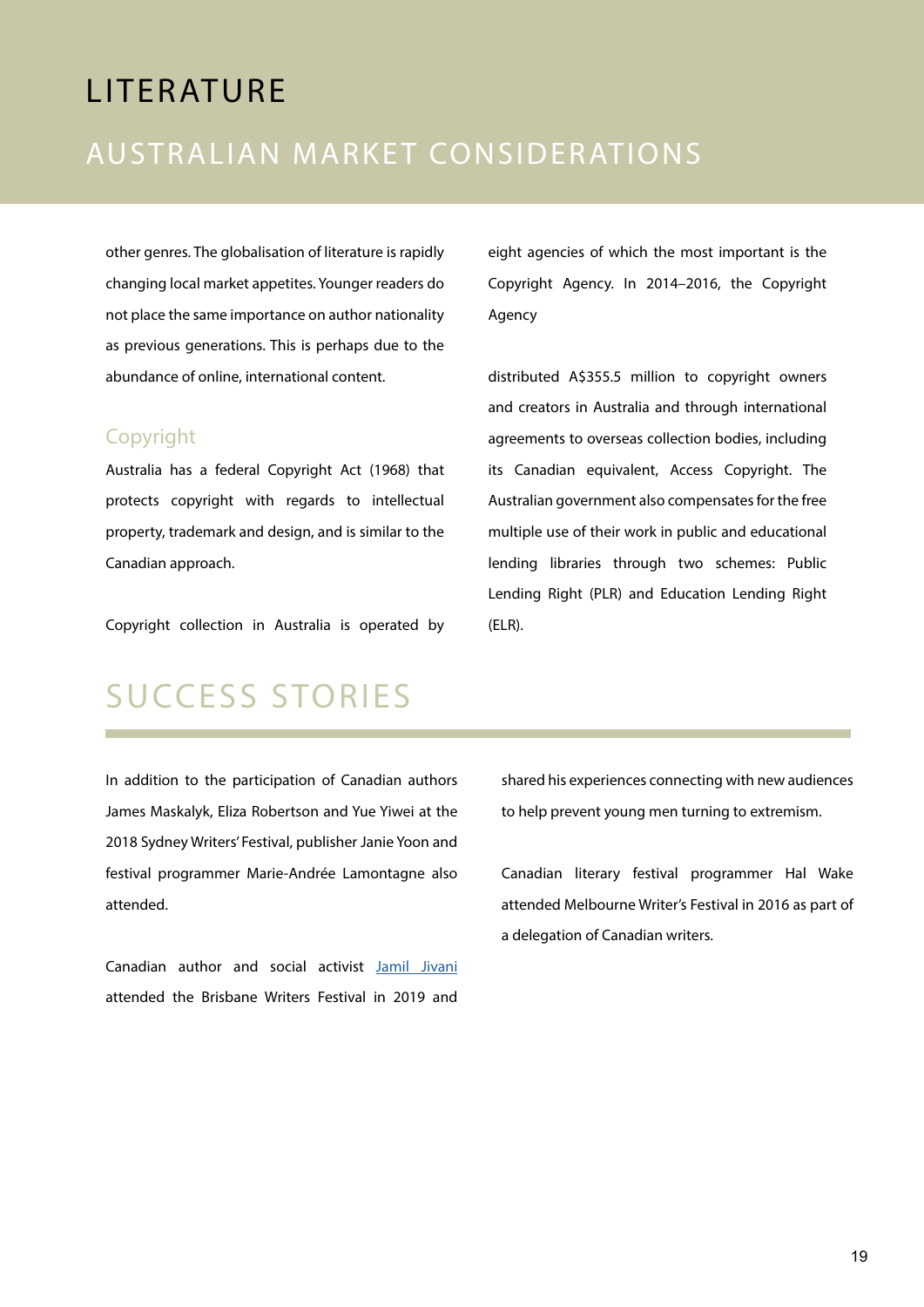### EVENTS

| February                                     | June                                        | September                             |
|----------------------------------------------|---------------------------------------------|---------------------------------------|
| Perth Writers Festival                       | <b>Australian Booksellers Association's</b> | Blak & Bright: The Victorian Indige-  |
|                                              | <b>Conference and Trade Fair</b>            | nous Literary Festival                |
| March                                        | <b>Emerging Writers Festival</b>            | <b>Brisbane Writers Festival</b>      |
| <b>Adelaide Writers Week</b>                 | <b>Outback Writers Festival</b>             | Children's Book Week                  |
| <b>Childrens Books and Illustrators</b>      |                                             | <b>Hobart Writers Festival</b>        |
| Conference                                   | July                                        | Kimberley Writers Festival            |
| Leading Edge Books Conference                | Mildura Writers Festival                    |                                       |
|                                              | Phillip Island Festival of Stories          | October                               |
| April                                        | Shoalhaven Readers & Writers Fes-           | Australian Short Story Festival       |
| Australian Storytellers Festival             | tival                                       | <b>Digital Writers Festival</b>       |
| <b>Fitzroy Writers Festival</b>              |                                             | Mornington Peninsula Writers Festival |
| <b>Newcastle Writers Festival</b>            | August                                      | National Young Writers Festival       |
|                                              | Bendigo Writers Festival                    |                                       |
| May                                          | <b>Blue Mountains Writers Festival</b>      | November                              |
| Capricorn Coast Writers Festival             | Byron Bay Writers Festival                  | Independent Publishing Conference     |
| Margaret River Readers & Writers<br>Festival | <b>Canberra Writers Festival</b>            | <b>Wollongong Writers Festival</b>    |
|                                              | <b>Melbourne Writers Festival</b>           |                                       |
| Northern Territory Writers Festival          | National Book Week                          |                                       |
| Sydney Writers Festival                      | Orange Readers and Writers Festival         |                                       |

## KEY CONTACTS

| <b>Association of Canadian Publishers</b> |
|-------------------------------------------|
| Australia Council for the Arts            |
| <b>Australian Booksellers Association</b> |

Australian Library and Information Association Australian Publishers Association Australian Society of Authors

Canada Council for the Arts Livres Canada Books Small Press Network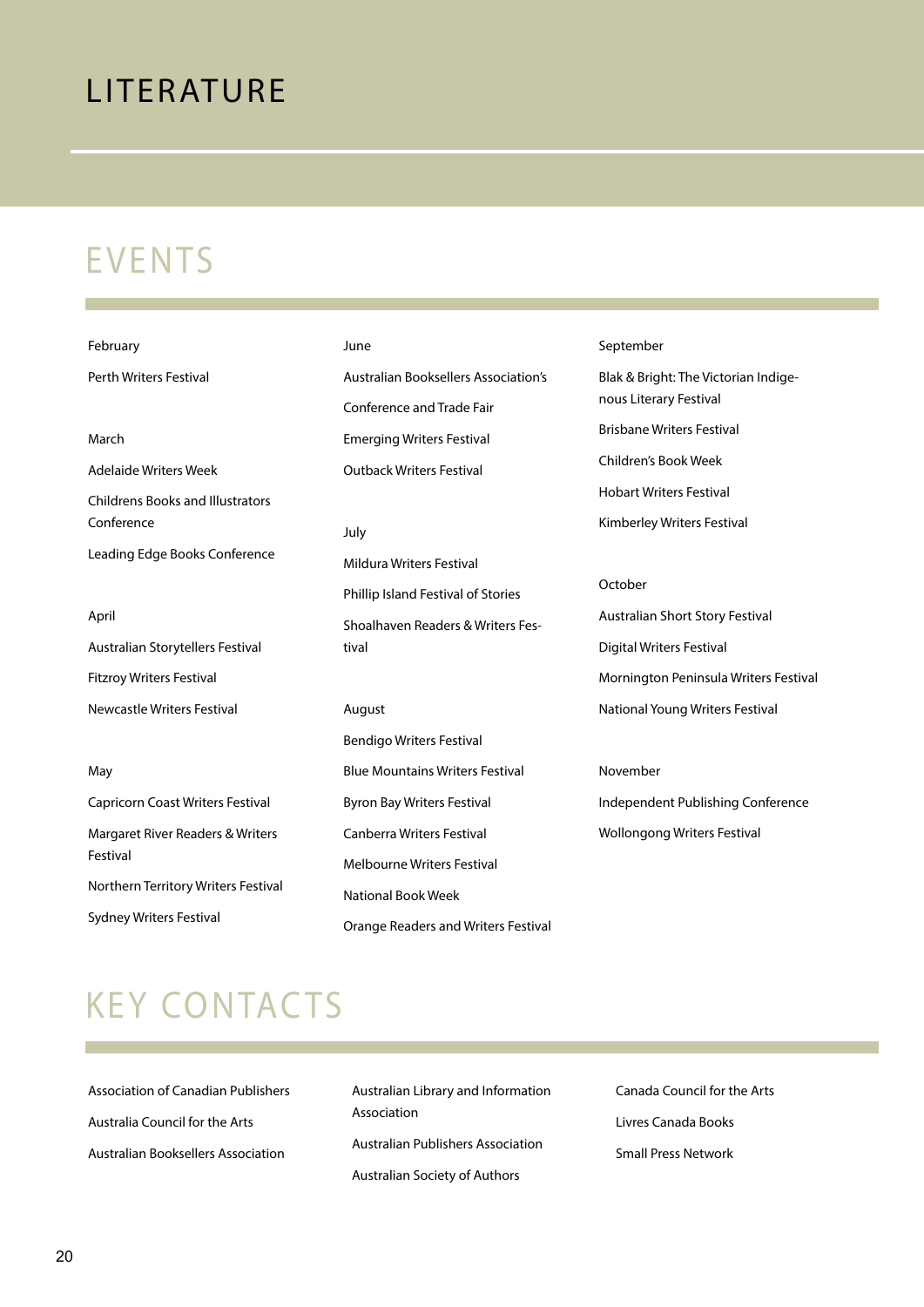### <span id="page-20-0"></span>PERFORMING ARTS

The performing arts sector encompasses dance, music, theatre, circus, and comedy.

In Canada, there are more than 1,400 organisations presenting performing arts and live performances are estimated to have contributed C\$2.7 billion dollars to Canada's GDP in 2016, a growth of 5.8% since 2014. The majority of Canadians attend at least one live performance each year and they report that it is an important part of the development of Canadian culture and identity.

Greater awareness and access to arts and culture in Australian society has led to a boom within the performing arts sector. In 2017, 23 million tickets were issued to live performance events, generating a total of A\$1.88 billion in ticket sales revenue. Additionally, every Australian state and territory recorded growth in revenue and attendance. This poses excellent opportunities for Canadians to export to multiple markets within Australia. The popularity of cultural festivals is a key factor in the sector's growth in Australia.

The cultural and historical similarities between Australia and Canada provide opportunities for artists to collaborate and perform in both markets. This approach can multiply opportunities for artists as they build their individual profiles at home and abroad.

### MARKET OPPORTUNITIES IN AUSTRALIA

For Canadian performers interested in entering the Australian market, there are two main methods: selection by Australian festival directors and arts programmers, or through fringe festivals.

Arts programmers and festival directors frequent local and international performing arts markets (including Canadian events) scouting talent for Australian stages.

Australia and Canada have a strong exchange of artistic directors between the Australian Performing Arts Market (APAM) and CINARS in Montréal. Inclusion in the line-up and performances at or on the fringes of these events provide opportunities for exposure to some of the most influential Australian performing arts organisations.

Fringe festivals provide a market entry point for small-scale productions including those of a more experimental nature. Leveraging Australia's network of fringe festivals allows performers to build a reputation through open-access distribution of their work. This may grow into opportunities at larger arts and cultural festivals or more extensive future touring. Most regional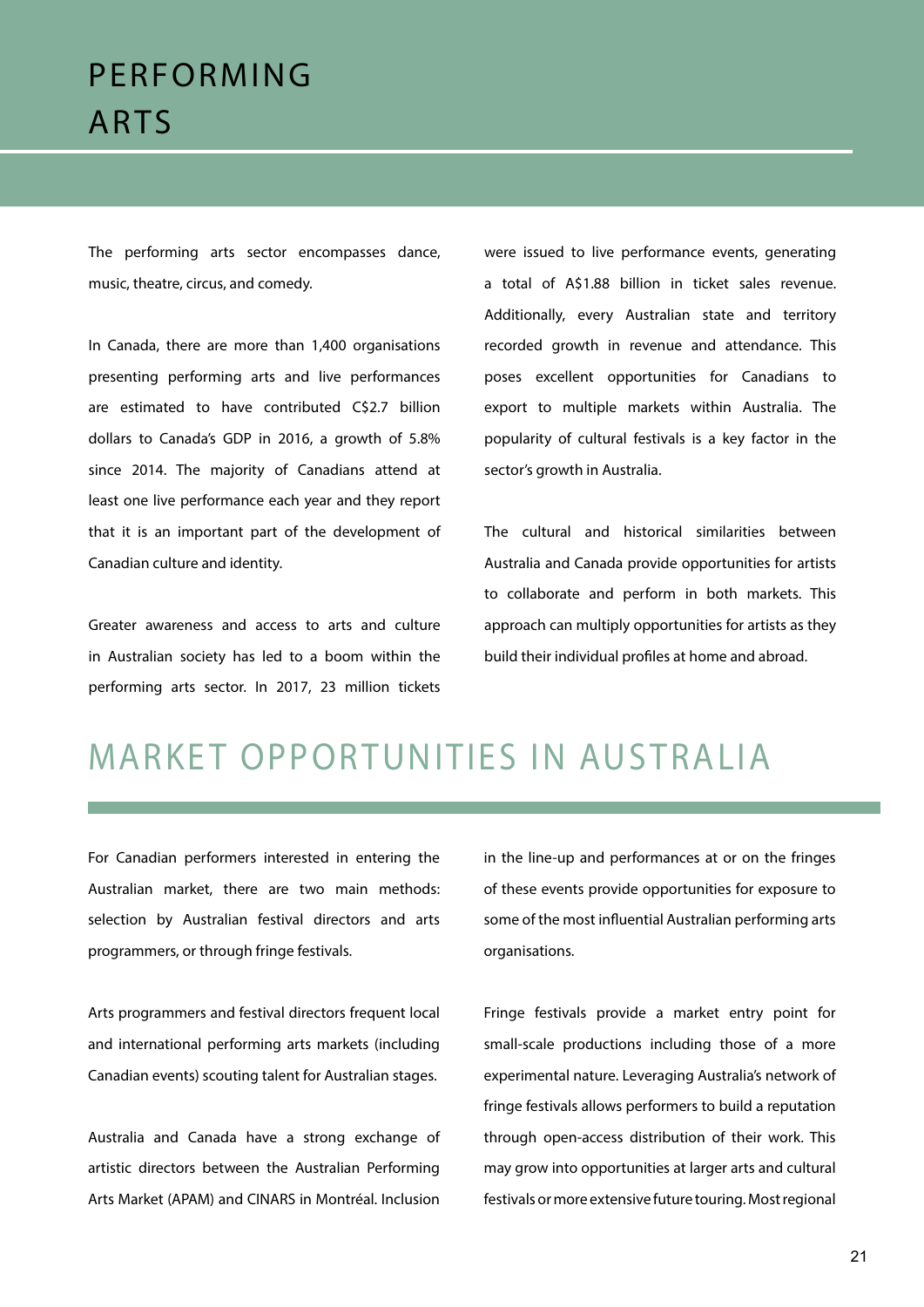## PERFORMING ARTS MARKET OPPORTUNITIES IN AUSTRALIA

festivals around Australia are open-access (accept direct artist application) and provide another avenue to build a performance profile in Australia.

#### Ticket Sales

Australia's major touring presenters are Live Nation, TEG Dainty and Frontier Touring who operate with Ticketek and Ticketmaster for sales. Other small operators include The Harbour Agency, Premier Artists, Chugg Music and Adrian Bohm Presents, many of whom belong to the Mushroom Group.

Performing arts organisations in Australia with significant international outlooks include:

#### Dance

• The Australian Ballet

- Bangarra Dance Theatre
- Queensland Ballet
- Sydney Dance Company
- Sydney Opera House
- West Australian Ballet Company

#### Comedy and Circus

- Adrian Bohm Presents
- **Live Nation**
- **TEG Dainty**

#### Theatre

- Bell Shakespeare Company
- Black Swan State Theatre Company
- Malthouse Theatre
- Melbourne Theatre Company
- Sydney Theatre Company

## AUSTRALIAN MARKET CONSIDERATIONS

The size of Australia is an important consideration when touring. As a large country with a small, dispersed population, many tours confine themselves to major cities such as Sydney and Melbourne. However, there is strong engagement in arts and culture in regional and metropolitan Australia. Partnering with Australian touring organisations, networking among artists and talking to producers that have toured in Australia previously may provide avenues to expand tour reach while still remaining cost-effective.

The distance between Australia and other countries can be an obstacle if a production is travelling with a large amount of stage equipment, props or costuming. Some touring productions have overcome this barrier by engaging local set design companies for the fabrication of stage production

in Australia rather than freighting large sets or props.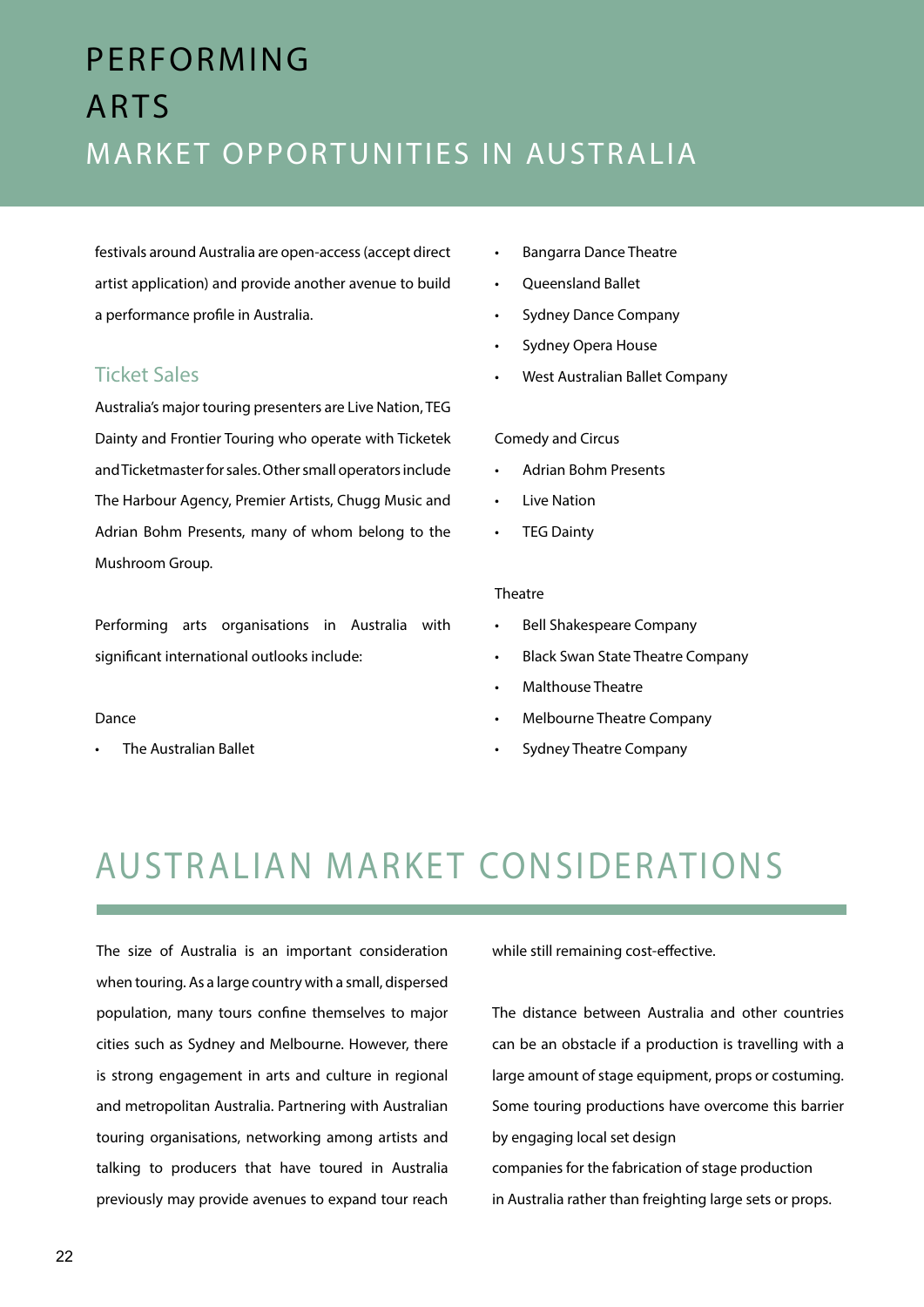## PERFORMING ARTS INDIGENOUS OPPORTUNITIES

#### INDIGENOUS OPPORTUNITIES

There is substantial interest in Australia for First Nations stories. These sectors often collaborate on a business-to-business (B2B) level supported by federal and provincial arts funders through the Canada Council for the Arts and the Australia Council for the Arts.

Opportunities exist for Indigenous performing arts exchange through residencies and workshops hosted by arts organisations in Australia and Canada. Artists are encouraged to research links within their specific genre of interest.

### SUCCESS STORIES

The Canadian Broadway hit musical Come From Away opened at the Comedy Theatre in Melbourne in July 2019. Learn more about its journey to Australia at [Canada Down Under.](https://www.canadadownunder.org.au/comefromaway/)

French Canadian circus Cirque Alfonse has found a loyal audience at the Adelaide Fringe Festival having won the Best Circus & Physical Theatre in 2019. Learn more about their success in Australia at [Canada Down](https://www.canadadownunder.org.au/barbu/) [Under.](https://www.canadadownunder.org.au/barbu/)

Deanne Smith credits her success in comedy to her touring in Australia during the formative years of her career. Read more at [Canada Down Under](https://www.canadadownunder.org.au/deanne-smith/).

The Australian Performing Arts Market (APAM) is strongly attended by Canadian artists, festival programmers and artistic directors. Learn more about the role that APAM holds in the Australian performing arts sector at [Canada Down Under](https://www.canadadownunder.org.au/apam-helps-grow-arts-community/).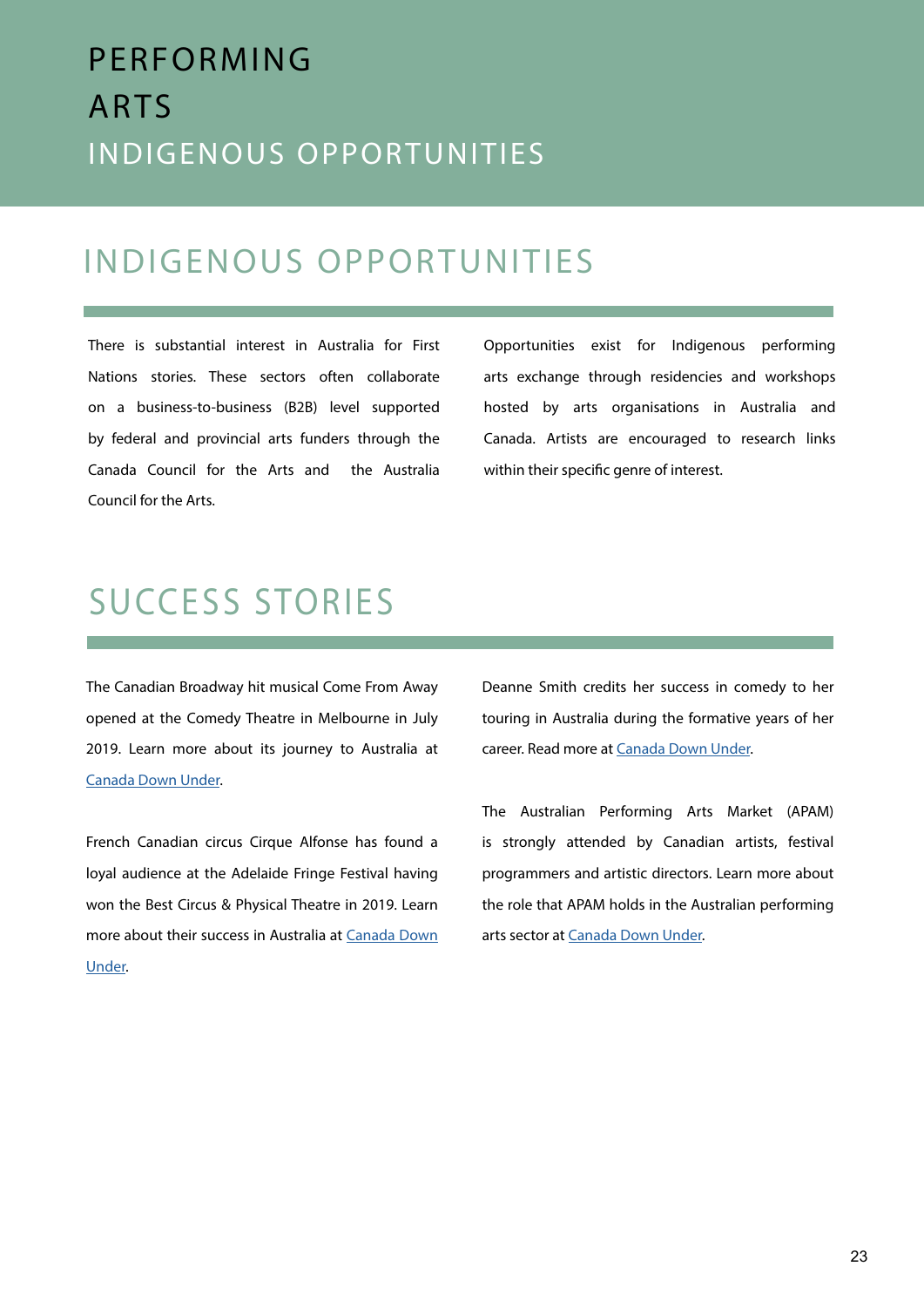### PERFORMING ARTS

### EVENTS

#### January

Fringe at the Edge of the World Sydney Festival Yellamundie National First Peoples Playwriting Festival Karnidale: The Western Australian Circus Festival

#### February

| Fringe World                      |
|-----------------------------------|
| Perth International Arts Festival |
| Adelaide Fringe Festival          |
| Adelaide Festival                 |
| <b>Brisbane Comedy Festival</b>   |

#### March

DanceMassive Australian Performing Arts Market (APAM)\* Sydney Comedy Festival BOLD Festival Canberra International Comedy Festival Castlemaine State Fair

#### April

Melbourne International Comedy Festival Perth Comedy Festival Supercell Festival of Contemporary Dance Bleach Festival Fremantle International Street Arts Festival

#### May

Yirramboi Indigenous Cultural Festival Australian Musical Theatre Festival Anywhere Theatre Festival DreamBIG Children's Festival

#### June

Vivid Sydney Adelaide Cabaret Festival Melt: Festival of queer arts and <sup>cu</sup> lture Menbourne Magic Festival

July Darwin Fringe Festival

#### Australian Youth Dance Festival

August Darwin Festival Cairns Festival

#### September

- Sydney Fringe Festival
- Melbourne Fringe Festival
- Brisbane Festival
- Australian Dance Festival
- Mullum Circus Festival

#### October

- Liveworks Festival of Experimental Art
- Melbourne Festival
- OzAsia Festival

#### November

- Just For Laughs
- Wonderland Festival
- Australian Circus Festival

### KEY CONTACTS

Canada Council for the Arts Australia Council for the Arts Australian Performing Arts Market Live Performance Australia Australian Major Performing Arts Group

#### Ausdance

Australian Circus & Physical Theatre Association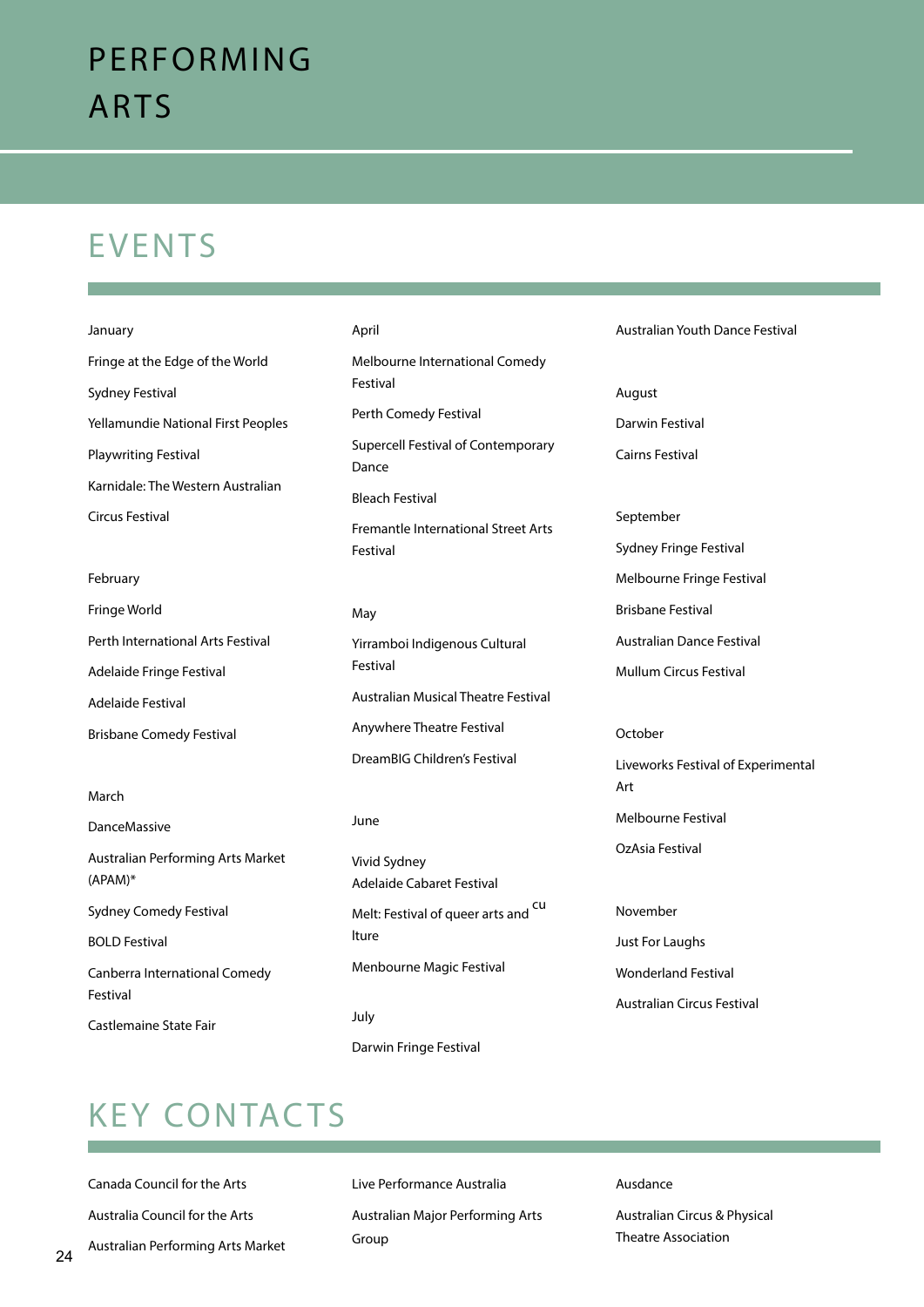#### <span id="page-24-0"></span>VISUAL ARTS

The visual arts sector can range from individual cottage industries to large-scale producers. It is a very broad area of creative expression that encompasses formal and informal creation, distribution and sales channels.

Canadians spent an average of C\$61 per household in 2004 on visual arts products representing about 4.2% of average expenditures on culture products that year. In Australia, households spend almost A\$2.13 billion on visual arts and craft every year. This number keeps growing with the most popular forms encompassing paintings, carvings, sculptures and craft.

Australian museums are world-renowned with millions of artworks and artefacts from every corner of the globe amongst their collections. Australians are enthusiastic visitors to the Galleries, Libraries, Archives and Museums sector and there is an appetite for international and especially Canadian artists to reach the Australian market.

#### MARKET OPPORTUNITIES IN AUSTRALIA

#### GLAM

The Galleries, Libraries, Archives and Museums (GLAM) sector enjoys strong engagement in Australia. The proportion of Australians who have visited a gallery once a year has risen from 8.3 percent in 2005-06 to 10.4 percent in 2009-10 and continues to rise

While there is an appetite in Australia for international touring exhibitions, they are dominated by tangible cultural heritage (such as history and antiquities) and traditional forms of cultural expression (such as fine arts and Indigenous arts). There is also a growth in "blockbuster" and "experiential" exhibition touring and interactive digital media experiences.

International exhibitions such as the Biennale of Sydney

provide opportunities for Canadian artists. This event has strong institutional partners and a long history of Canadian participation. If selected by the curatorial team, artists can effectively launch their careers through these platforms.

Australia hosts two contemporary arts fairs, Sydney Contemporary (September 2019) and Melbourne Art Fair (June 2020). While both are curated through artistic direction teams, they are open to outside submissions. These fairs are major events on the International Arts Fair circuit with widespread participation from the commercial gallery sector.

#### Residencies

Canadian artists may wish to pursue a residency in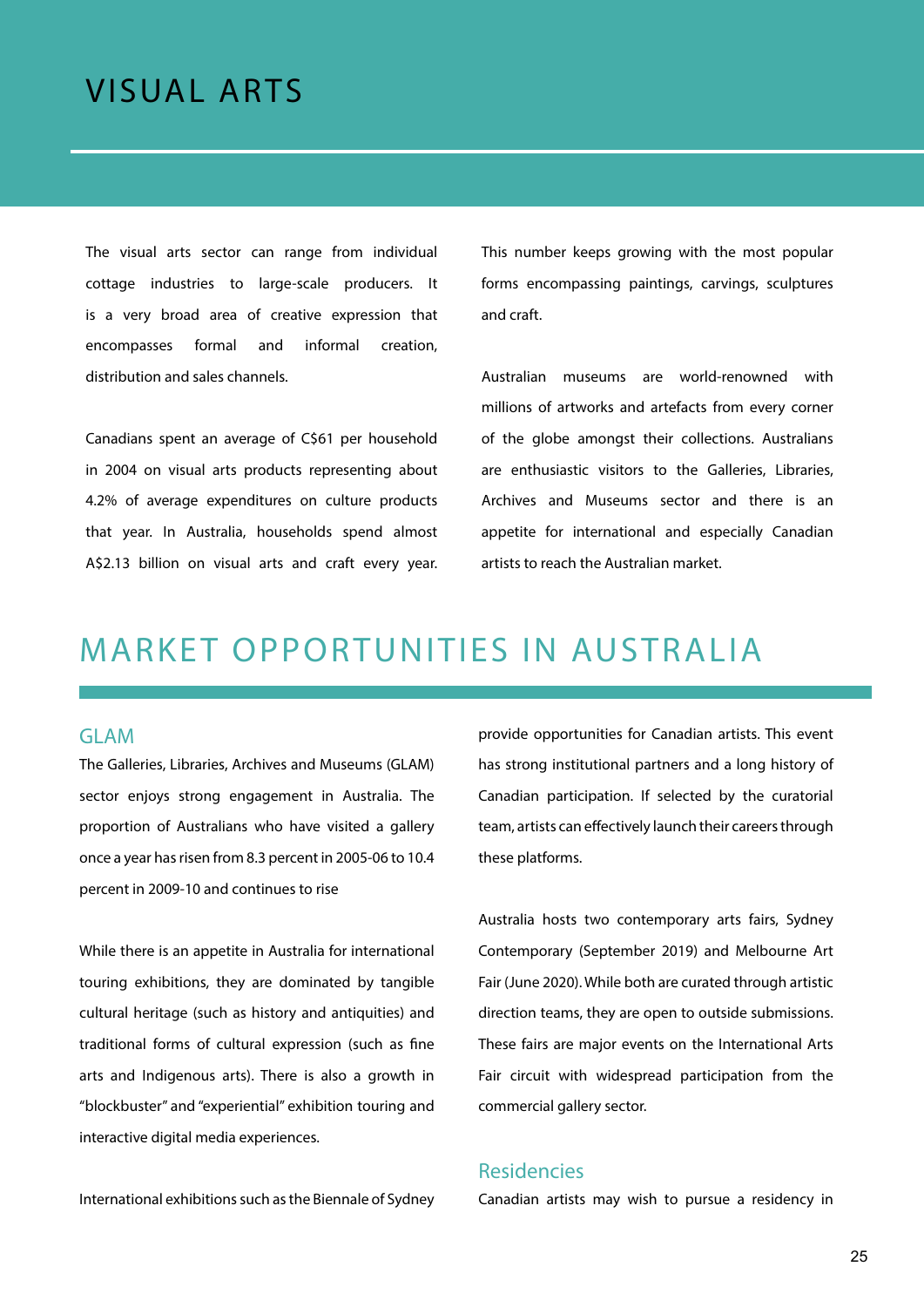## VISUAL ARTS INDIGENOUS OPPORTUNITIES

Australia to develop their craft and build a network in the industry. There are several spaces that offer studio and accommodation settings, including ARTSPACE, Bundanon Arts Centre and Campbeltown Arts Centre among others.

#### Arts Sales

Australians spend over A\$100 annually on paintings, carvings, sculptures, craft materials, gallery and museum charges. This household spending on visual arts represents a significant growth in the sector over the past decade.

While some purchases occur in formal settings such as art sales and auctions, Australia's visual arts sales market represents less than 1% of the total global auction market. The majority of acquisitions occur through online and bricks-and-mortar retail as well as a growing network of arts markets around Australia.

For small to medium-sized visual arts creators, online distribution is an effective tool for selling products in the Australian market. Operators such as Etsy, ArtFire, BigCartel and Shopify all operate in both Australian and Canadian markets and each have a different approach to selling arts and crafts.

Australians spent A\$21.3 billion buying goods online, an increase of 18.7% in 2018 and it is predicted that by 2020, 1 in 10 items in Australia will be bought online. This is an opportunity for visual arts creators to showcase and sell in the Australian market without leaving Canada.

### INDIGENOUS OPPORTUNITIES

Engagement with Indigenous art is growing rapidly with 17% of Australians over 15 years of age having attended an Indigenous visual arts and craft event in 2013 – making it the Indigenous arts form with the highest attendance by this group..

There is also a strong emphasis on sharing the Australian Indigenous culture through arts venues in Australia.

There are many historical and cultural similarities between Canadian and Australian Indigenous creators, that lend to collaboration.

There are several visual arts residencies and exchange programs facilitated by the Australia Council for the Arts and Canada Council of the Arts seeking to promote crosscultural understanding and artistic practice. Artists are encouraged to research opportunities that align with their specialty.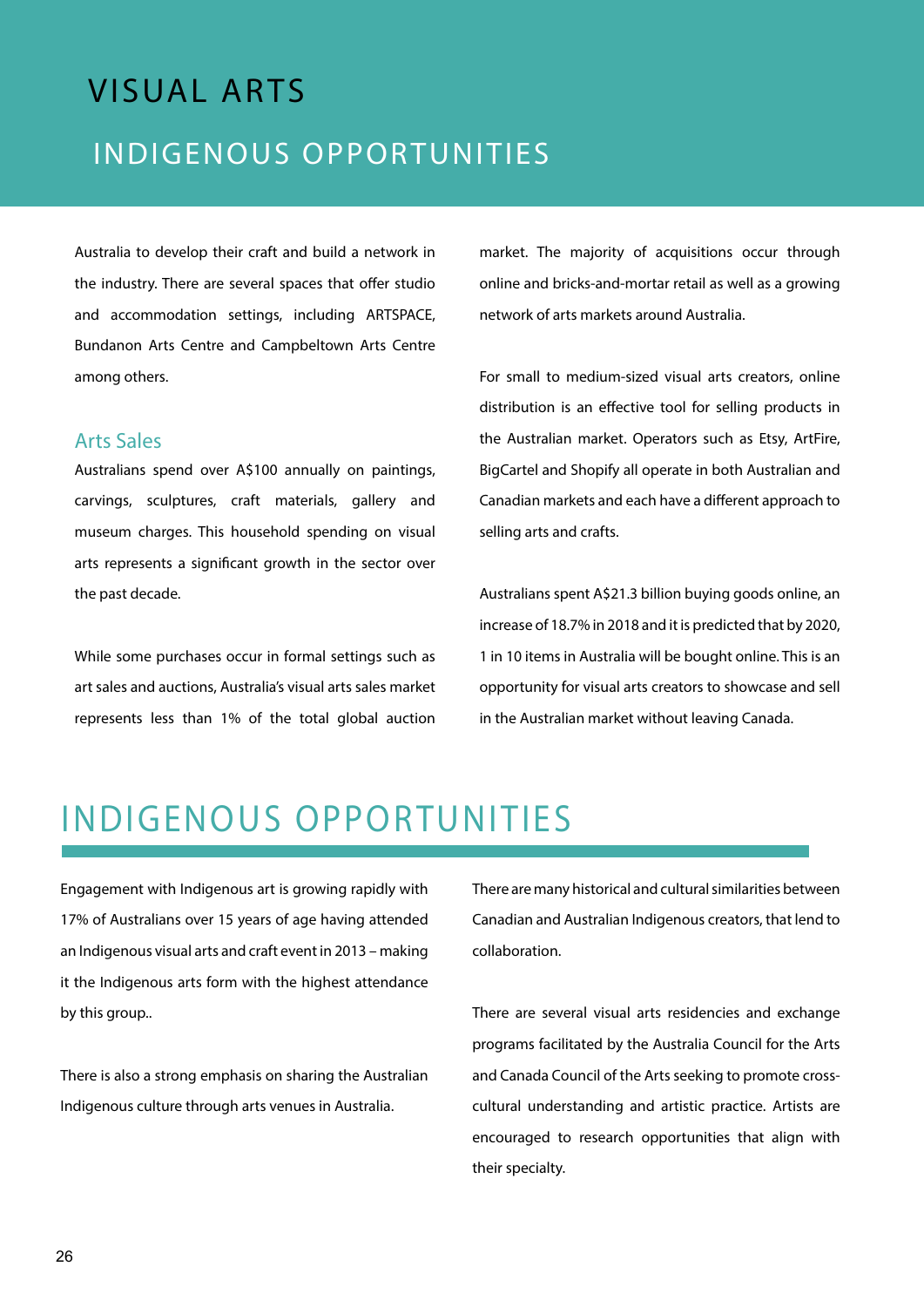# VISUAL ARTS **SUCCESS STORIES**

## SUCCESS STORIES

Meryl McMaster is a Canadian Indigenous photographer who worked alongside Australian Indigenous artist James (Possum) Tylor as part of the Indigenous "In Dialogue" exhibition series at the Australian Centre for Photography. Learn more at [Canada Down Under](https://www.canadadownunder.org.au/aski-earth-terre-yarta/).

French-Canadian environmental sculptor Marc Walter exhibited at Sydney's world-renowned Sculpture by the Sea exhibition in 2018. Learn [more](https://www.canadadownunder.org.au/buddy-stands-tall/) about his experience taking his work "Buddy" to Australia as part of the world's largest free-access sculpture exhibition.

Canadian visual and performance artists have had a strong presence at the Biennale of Sydney. The global scope of this event has helped launch careers of participating artists in the international visual arts scene. Learn more about the Canadian artists at the [18th Sydney Biennale \(2012\)](https://www.canadadownunder.org.au/looking-back-canadian-artists-at-18th-biennale-of-sydney/) and [19th Sydney Biennale \(2014](https://www.youtube.com/watch?v=5ruIP1ila-k&list=PLb9qivShAqAsJzU8j_ep5gSGG0N9Rkmsv)).

## **EVENTS**

| January                  | May                                  | August                     |
|--------------------------|--------------------------------------|----------------------------|
| <b>Sydney Festival</b>   | Head On Photography Festival         | Darwin Festival            |
|                          |                                      | Bendigo International Foto |
| February                 | June                                 | Biennale                   |
| Adelaide Fringe Festival | Melbourne International Contemporary |                            |
|                          | <b>Art Fair</b>                      | September                  |
| March                    |                                      | <b>Sydney Contemporary</b> |
| Castlemaine Festival     | July                                 |                            |
|                          | Cairns Indigenous Art Fair           | October                    |
|                          |                                      | The Other Art Fair         |

### KEY CONTACTS

Australia Council for the Arts ArtsHub Art Almanac

Australian Commercial Galleries Association Australia Council for the Arts

Canada Council for the Arts National Association for the Visual Arts Visual Arts Alliance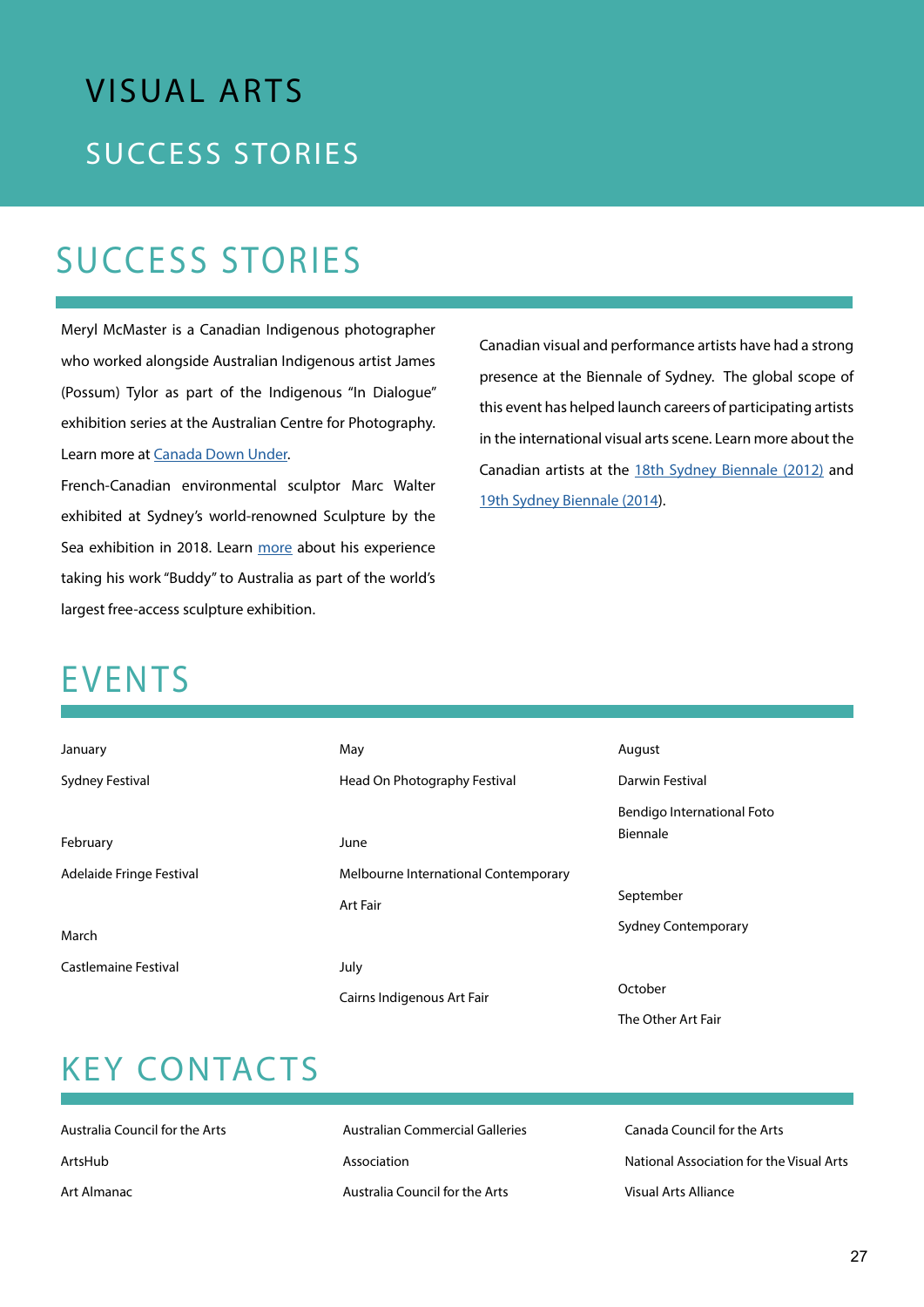#### <span id="page-27-0"></span>DIGITAL ARTS

Canada has the third largest game development industry in the world after the United States and China with 329 interactive game development studios and approximately 16,500 people employed in the industry. Canada is also worldrenowned for its digital and video effects expertise, with Vancouver, recently being labelled by some in the industry as the VFX capital of North America.

By comparison, Australia has a small games development industry however Australians are known to be strong consumers of video games and interactive media. While the market for video games in Australia is growing, the size of the domestic video game development industry in Australia has decreased. Australia is still developing expertise in the area of augmented reality (AR) and virtual reality

(VR). Despite the small size of the overall Australian industry and Australian firms, Australian developers have had good successes, particularly in games for mobile phones and tablets, and example of which is Fruit Ninja, which has been downloaded over 1 billion times. The Australian government is working with stakeholders in the interactive media sector to develop new programs and finance avenues to support the industry's growth.

There remains an excellent opportunity for Canadians to share their knowledge and build business connections in Australia as part of a global collaboration, skills exchange or knowledge-sharing arrangement so that both markets can benefit from the burgeoning market in digital media.

#### MARKET OPPORTUNITIES

Industrial Research Assistance Program and the Scientific Research and Experimental Development Tax Incentive Program offer new tech companies C\$50,000 to C\$500,000 annually to supplement development costs.

The Canada Media Fund delivers C\$352 million in funding annually to support Canadian television and digital media projects through financing and tax credits.

The Business Development Bank of Canada has an interest in supporting video game start-ups within Canada.

Narrative-based digital media tends to be showcased in Australia as part of film festivals whereas immersive visual technology tends to be displayed in galleries.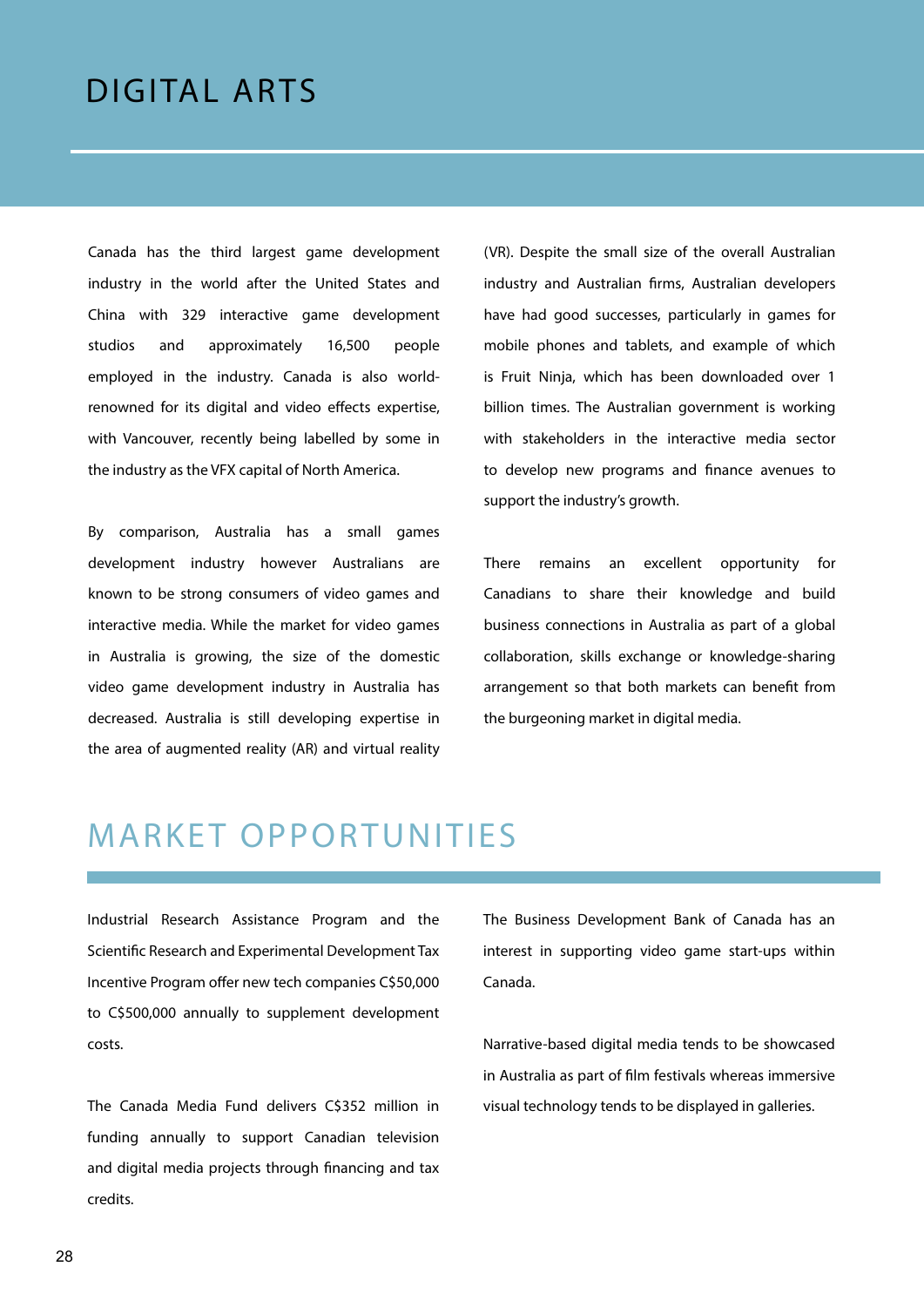#### DIGITAL ARTS

## **AUSTRALIAN MARKET** CONSIDERATIONS

Given the market size of digital media arts in both Australia and Canada, international multi-party developments may be a way of harnessing the right amount of skill and experience to ensure the completion of a project. This can provide a rich

multi-cultural dimension to projects and facilitate people-to-people knowledge sharing. This may improve the recognition and the networks within the industry as it matures.

#### INDIGENOUS OPPORTUNITIES

Indigenous artists are increasingly using virtual and augmented reality technologies to share their historical and cultural experiences. Canada's leadership in digital media as well as the growing

popularity of VR and AR among Indigenous creators presents unique opportunities for Australian-Canadian creative collaboration as well as receptive markets for distribution.

### SUCCESS STORIES

Biidaaban was featured as part of the Australian International Documentary Conference in 2018 and the "Shifting Realities" virtual reality programming at Darwin Festival. [Learn more](http://canadadownunder.org.au/indigenous-vr/) about this reimaging of Toronto through the medium of virtual reality.

Virtual reality is becoming a crucial aspect of film festivals around Australia. Read about how Canada's leadership in virtual reality contributed to the **Byron** [Bay Film Festival in 2017.](http://www.canadadownunder.org.au/virtualreality/)

### KEY CONTACTS

Canadian Digital Media Network Australian Virtual Reality Association Canada Media Fund Telefilm Creative BC On-Screen Manitoba

New Media Manitoba Ontario Media Development Corporation SODEC Super Venture Business Development Bank Canada

Game Developers' Association of Australia Interactive Games & Entertainment Association Australian Interactive Media Industry Association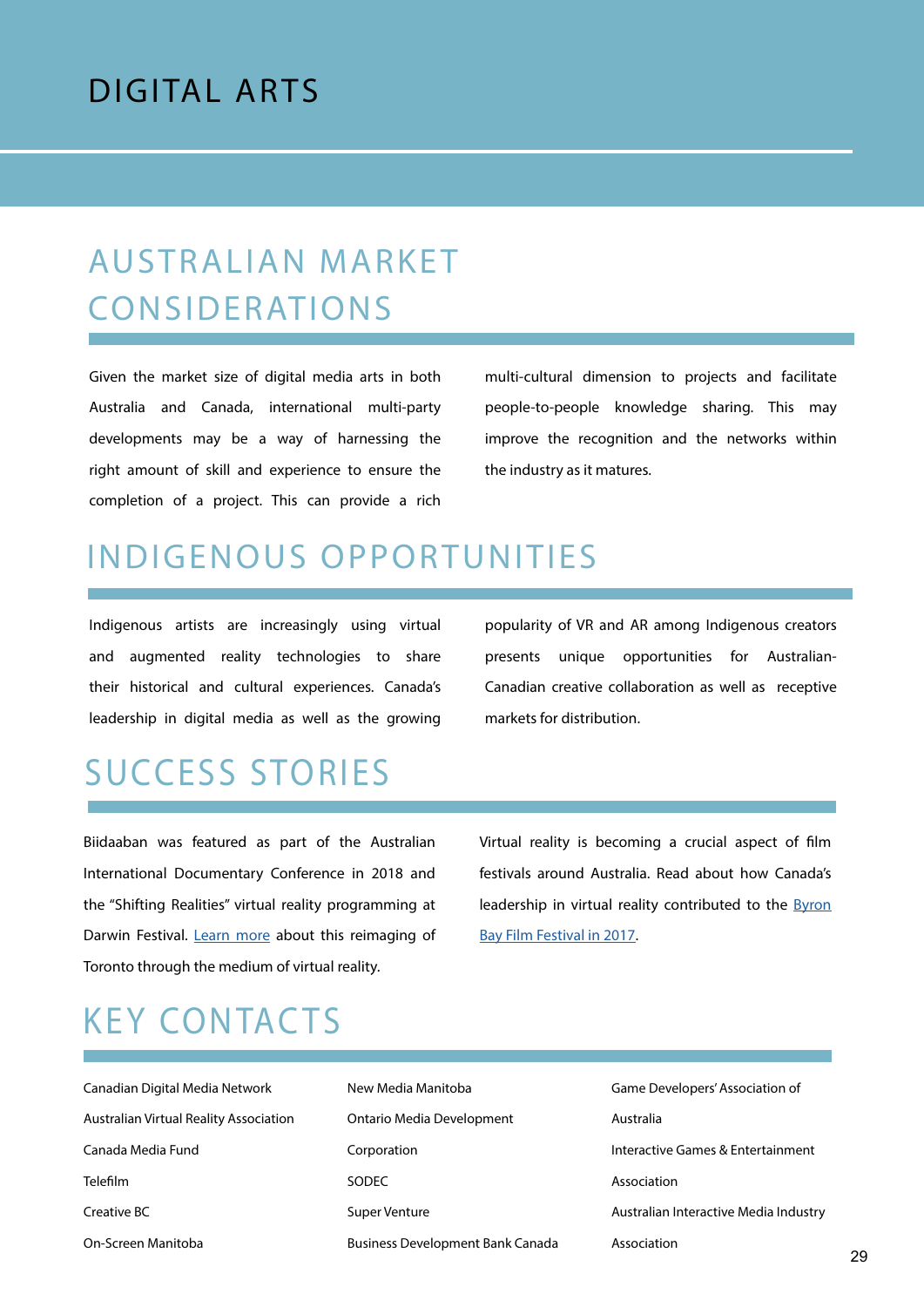#### <span id="page-29-0"></span>Global Affairs Canada

As part of the Senate Canada report, [Cultural](https://sencanada.ca/content/sen/committee/421/AEFA/Reports/Report_CulturalDiplomacy_e.pdf) [Diplomacy: At the Front Stage of Canada's Foreign](https://sencanada.ca/content/sen/committee/421/AEFA/Reports/Report_CulturalDiplomacy_e.pdf) [Policy,](https://sencanada.ca/content/sen/committee/421/AEFA/Reports/Report_CulturalDiplomacy_e.pdf) it was concluded that cultural diplomacy should be a pillar of Canada's foreign policy.

This report recommends Global Affairs Canada as the lead department responsible for coordinating and delivering Canada's cultural diplomacy strategy.

GAC is well-positioned to ensure ongoing positive and productive cultural exchange abroad. With a robust network of missions and cultural diplomacy experts that expands the globe, the department already plays a critical role in the development of partnerships with high-level international cultural stakeholders, and the increased promotion of world-class Canadian artists.

#### Mission Cultural Fund (MCF)

The Mission Cultural Fund is a competitive resource available to all Canadian missions abroad. The purpose of the MCF is to promote Canadian artists abroad and to advance foreign policy priorities. Canadian missions abroad are encouraged to partner with cultural organisations to leverage results.

#### Trade Commissioner Service (TCS)

The [Canadian Trade Commissioner Service \(TCS\)](https://www.tradecommissioner.gc.ca/australia-australie/index.aspx?lang=eng) is Canada's most extensive network of international business professionals. The TCS is located in over 160 cities worldwide, providing organisations with key business insight and access to a strong network of international business contacts. This includes expertise in creative and cultural industries.

With a network of regional offices across Canada, offices in Australia and partnerships with other governmental departments, the TCS provides the following services:

- Preparation for international markets
- Market potential assessment
- Qualified contacts
- Problem solving.

#### **CanExport**

The [CanExport](https://www.tradecommissioner.gc.ca/trade_commissioners-delegues_commerciaux/funding-financement/canexport/index.aspx?lang=eng) Program is a five-year, C\$50-million Government of Canada program that provides direct financial assistance to small and mediumsized businesses registered in Canada that are seeking to develop new export opportunities and markets, especially high-growth emerging markets. Delivered by the Trade Commissioner Service (TCS), in partnership with the National Research Council Industrial Research Assistance Program (NRC-IRAP), CanExport provides financial support for a wide range of export marketing activities.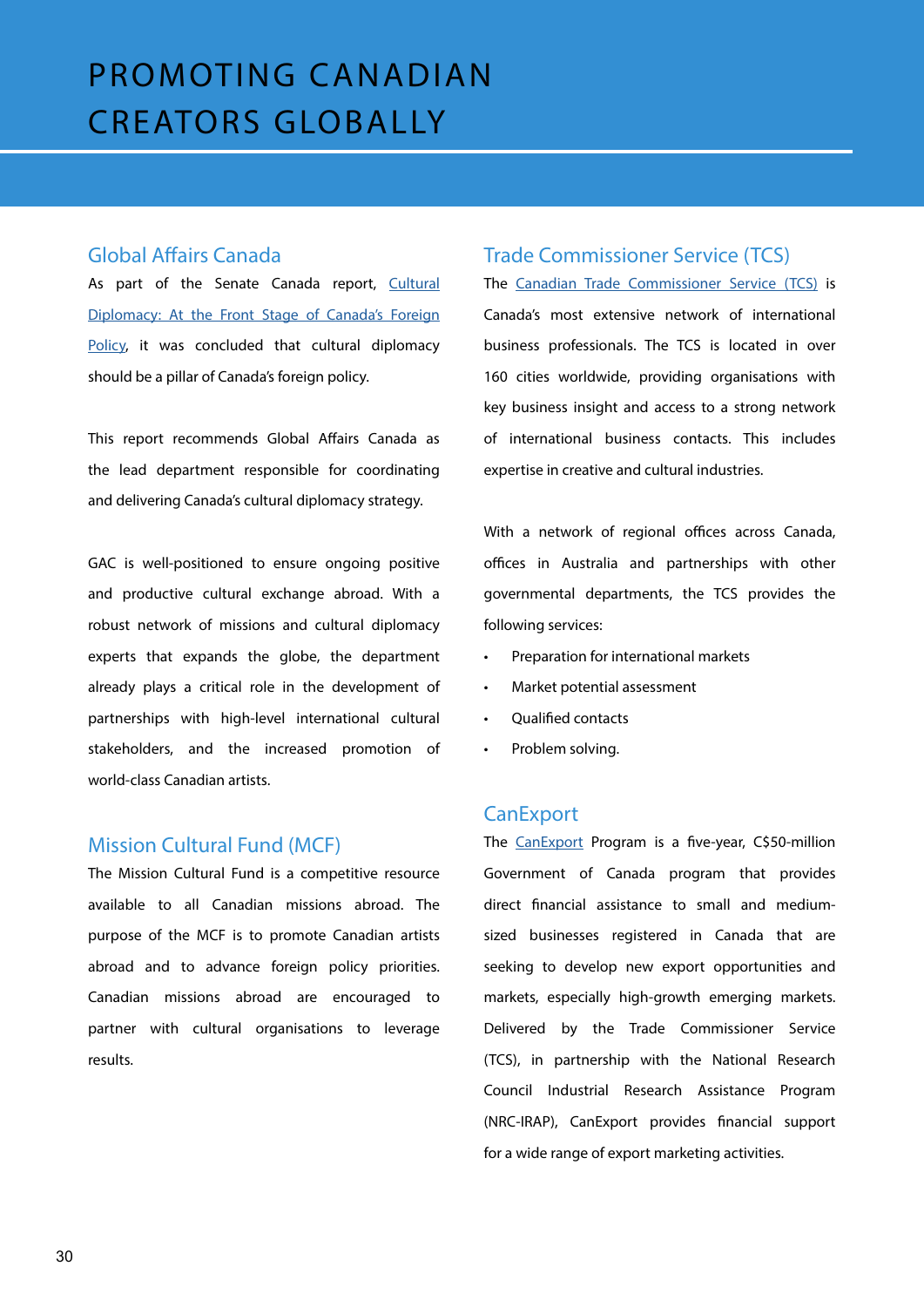#### Comprehensive and Progressive Agreement for Trans-Pacific Partnership (CPTPP)

The [CPTPP](https://www.international.gc.ca/trade-commerce/trade-agreements-accords-commerciaux/agr-acc/cptpp-ptpgp/index.aspx?lang=eng) is a free trade agreement between Canada and Australia, Brunei, Chile, Japan, Malaysia, Mexico, New Zealand, Peru, Singapore and Vietnam. This trading bloc represents 495 million consumers, 13.5% of global GDP and provides Canada with preferential access to key markets in Asia and Latin America.

The CPTPP maintains the ability to support Canadian cultural industries through federal policies and programs, while seizing opportunities in new export markets. More information on the creative industries and the CPTPP can be found [here](https://www.international.gc.ca/trade-commerce/trade-agreements-accords-commerciaux/agr-acc/cptpp-ptpgp/sectors-secteurs/culture.aspx?lang=eng).

#### Department of Canadian Heritage

Canadian Heritage provides multiple pathways to support culture abroad.

The [Creative Export Canada](https://www.canada.ca/en/canadian-heritage/services/funding/creative-export-canada.html) program aims to heighten exposure of Canadian creative works in international markets and to increase export profitability for Canada's creative industries through visibility and funding.

Canadian for-profit enterprises with a maximum of C\$500 million in annual revenues and Canadian non-profit organizations can take advantage of up to C\$2.5 million in contributions per project in the audiovisual, design (exhibit, fashion, public art and urban), interactive digital media, music, performing arts, publishing and visual arts sector.

#### National Film Board of Canada

The National Film Board of Canada (NFB) is Canada's public film producer and distributor within the portfolio of Canadian Heritage. The NFB's focus is on the creation of social-issue documentaries, animation and interactive works that reflect Canadian perspectives, which are accessible on their website and mobile app.

#### Telefilm Canada

Telefilm Canada is a sub-agency of Canadian Heritage dedicated to the cultural, industrial and commercial success of the Canadian audiovisual sector. They provide key support to Canadian filmmakers by conducting valuable market research, building demand for Canadian productions abroad, and helping filmmakers access funding.

#### Canada Council for the Arts

The [Canada Council for the Arts](https://canadacouncil.ca/) is Canada's federal public arts funder. Its mandate is to champion and invest in artistic excellence through grants, services, prizes and payments to Canadian professional artists and arts organizations.

International activities are predominantly funded through the [Arts Abroad](https://canadacouncil.ca/funding/grants/arts-abroad) program (including travel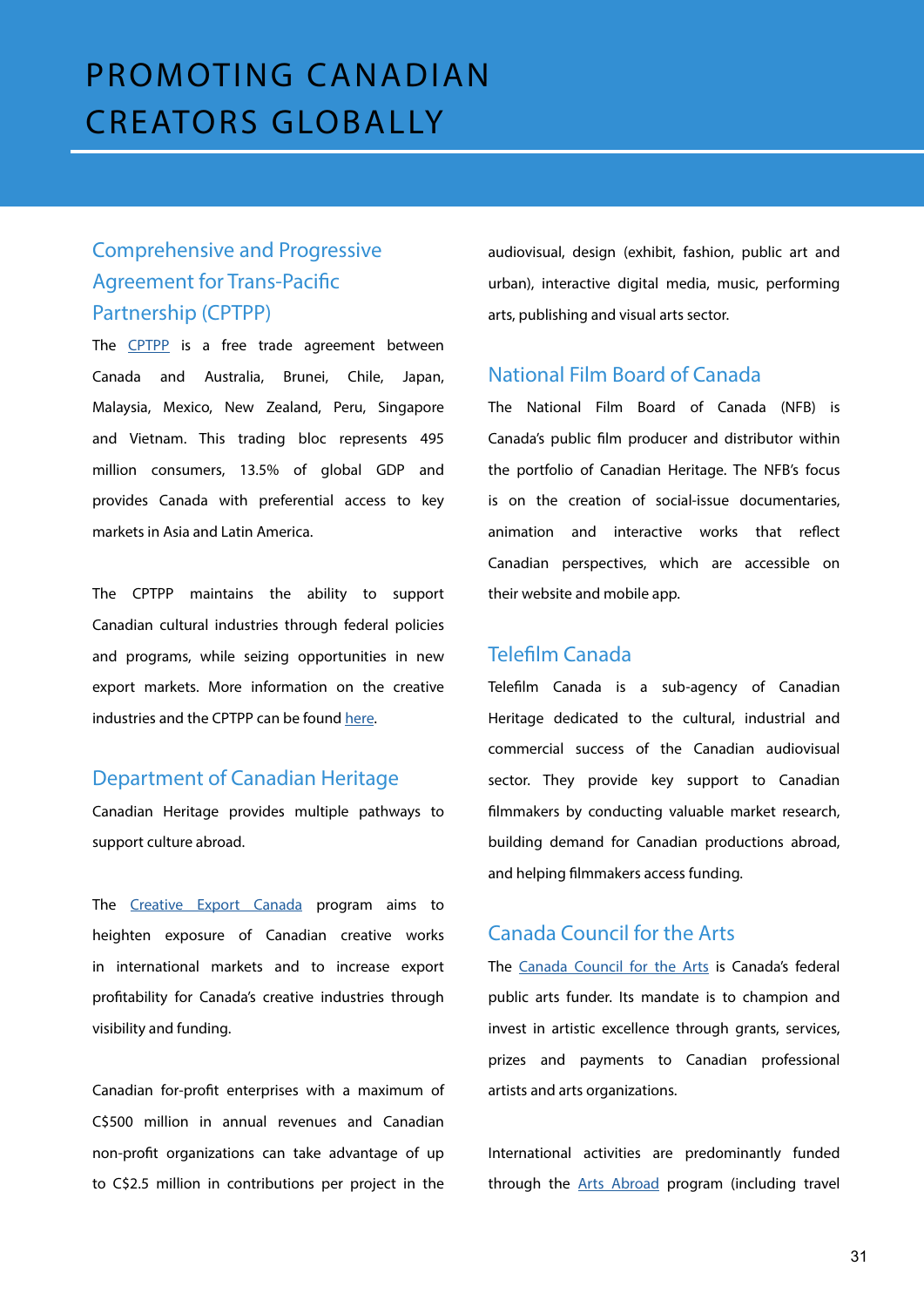and touring). Some program components are open to foreign artists and arts organizations, for example, foreign artist tours and festival directors.

Arts Abroad Programs include:

- **Travel**
- Representation and Promotion
- **Translation**
- Circulation and Touring
- **Residencies**
- Co-productions.

There are additional programs for Canadian First Nations, Inuit and Métis people. This program, [Creating Knowing Sharing](https://canadacouncil.ca/funding/grants/creating-knowing-sharing), supports Indigenous individuals, groups, Indigenous-led arts organisations and arts/cultural sector development organizations that foster a vital and resilient Indigenous arts ecosystem.



#### Provincial Funding

The Canadian provinces and territories also have agencies which may be able to provide arts and cultural funding for international activities.

- [Alberta Foundation for the Arts](https://www.affta.ab.ca/)
- [Arts Development Program \(Nunavut\)](https://www.gov.nu.ca/edt/information/overviewcontact-information-arts-culture)
- [Arts Fund \(Yukon\)](https://yukon.ca/en/apply-arts-fund)
- [ArtsNB \(New Brunswick\)](https://artsnb.ca/web/)
- [ArtsNL \(Newfoundland & Labrador\)](http://nlac.ca/index.htm)
- [Arts Nova Scotia](https://artsns.ca/)
- [British Columbia Arts Council](https://www.bcartscouncil.ca/)
- [CALQ Conseil des arts et des lettres du](https://www.calq.gouv.qc.ca/en/)  [Québec](https://www.calq.gouv.qc.ca/en/)
- [Manitoba Arts Counci](https://artscouncil.mb.ca/)l
- [North West Territories Arts Council](https://www.nwtartscouncil.ca/)
- [Ontario Arts Council](https://www.arts.on.ca/)
- [Prince Edward Island Council of Arts](https://www.princeedwardisland.ca/en/information/innovation-pei/arts-grants-program)
- [Saskatchewan Arts Board](https://sk-arts.ca/)

## CANADA'S FOOTPRINT IN AUSTRALIA

- [Sydney,](https://goo.gl/maps/SRvaWQhjij1D9ivGA) Consulate General
- Brisbane, Canadian Trade Office
	- Canberra, High Commissions